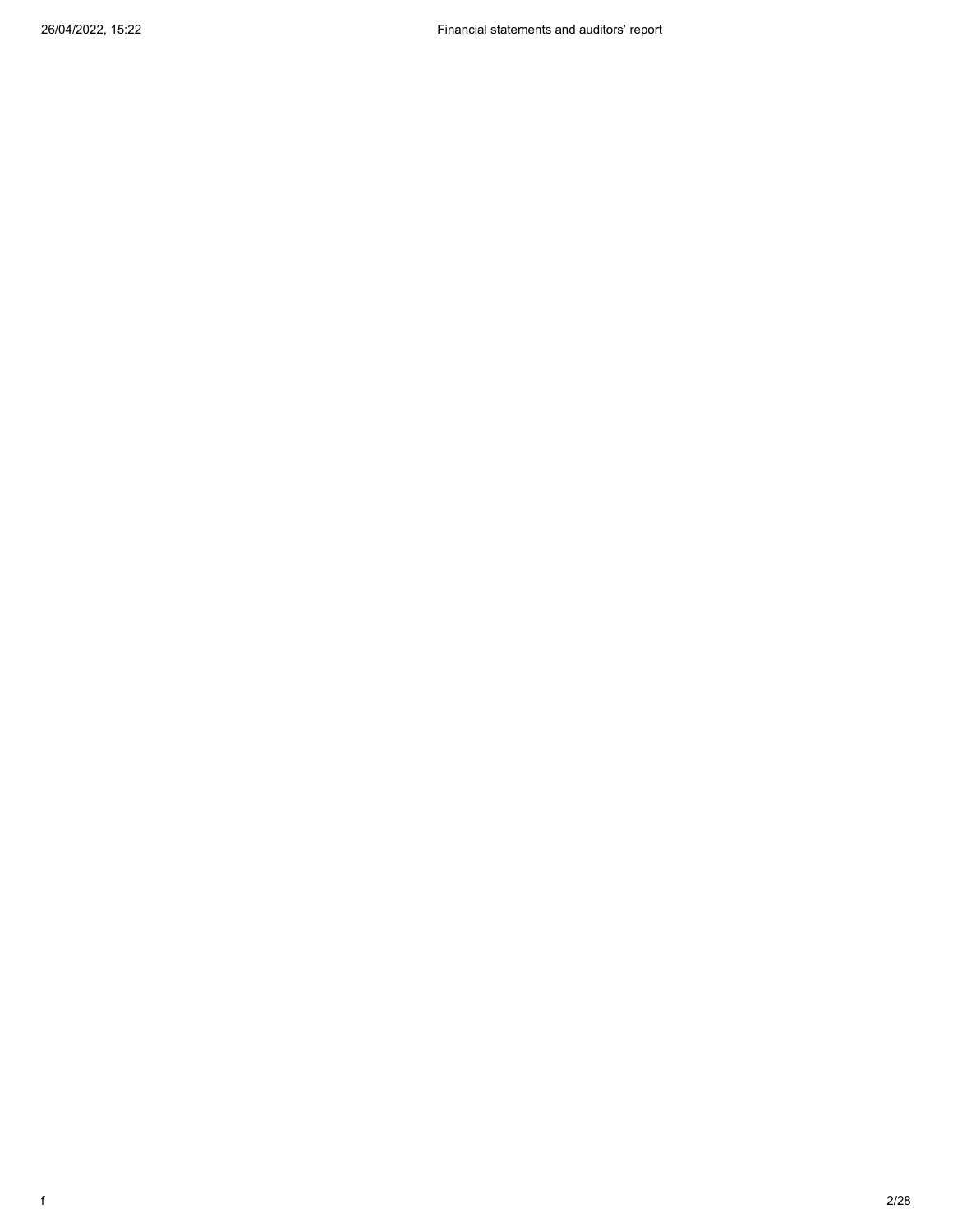### **Contents**

[Directors'](#page-2-0) report

Corporate [governance](#page-4-0) - statement of compliance

Income [statement](#page-9-0)

[Statement](#page-9-1) of financial position

[Statement](#page-10-0) of changes in equity

[Statement](#page-11-0) of cash flows

Notes to the financial [statements](#page-11-1)

[Independent](#page-22-0) auditor's report

### <span id="page-2-0"></span>**Directors' report**

The directors present their report and audited financial statements of Smartcare Finance p.l.c. (the "Company"), for the year ended 31 December 2021.

#### Principal activity

The principal activity of the Company is to act as a finance and investment company. The Company is essentially a special purpose vehicle set up for financing transactions of the Smartcare Group. It raised such finance mainly through the issue of bonds, which are quoted on the Malta Stock Exchange and guaranteed by Smartcare Holdings Limited, in particular to finance or re-finance the funding requirements of related companies within the Smartcare Group.

#### Review of business

The Company made a profit before tax of €47,319 (2020: €57,658) for the year ended 31 December 2021.

The Company generated revenue from interest income on related party loans of €298,277 (2020: €384,000) and dividends received from subsidiary of €358,960. It paid interest on debt securities in issue of €471,749 (2020: €250,000). During the year under review, the Company registered a net profit after taxation of €2,694 (2020:  $\epsilon$ 31,332). The resulting earnings per share for the year under review amount to  $\epsilon$ 0.01 (2020:  $\epsilon$ 0.13) per share.

The Company's financial position as at 31 December 2021 is set out in the statement of financial position.

#### Results and dividends

The results for the year are set out in the income statement page. Dividends amounting to  $\epsilon$ 16,510 were declared during the year.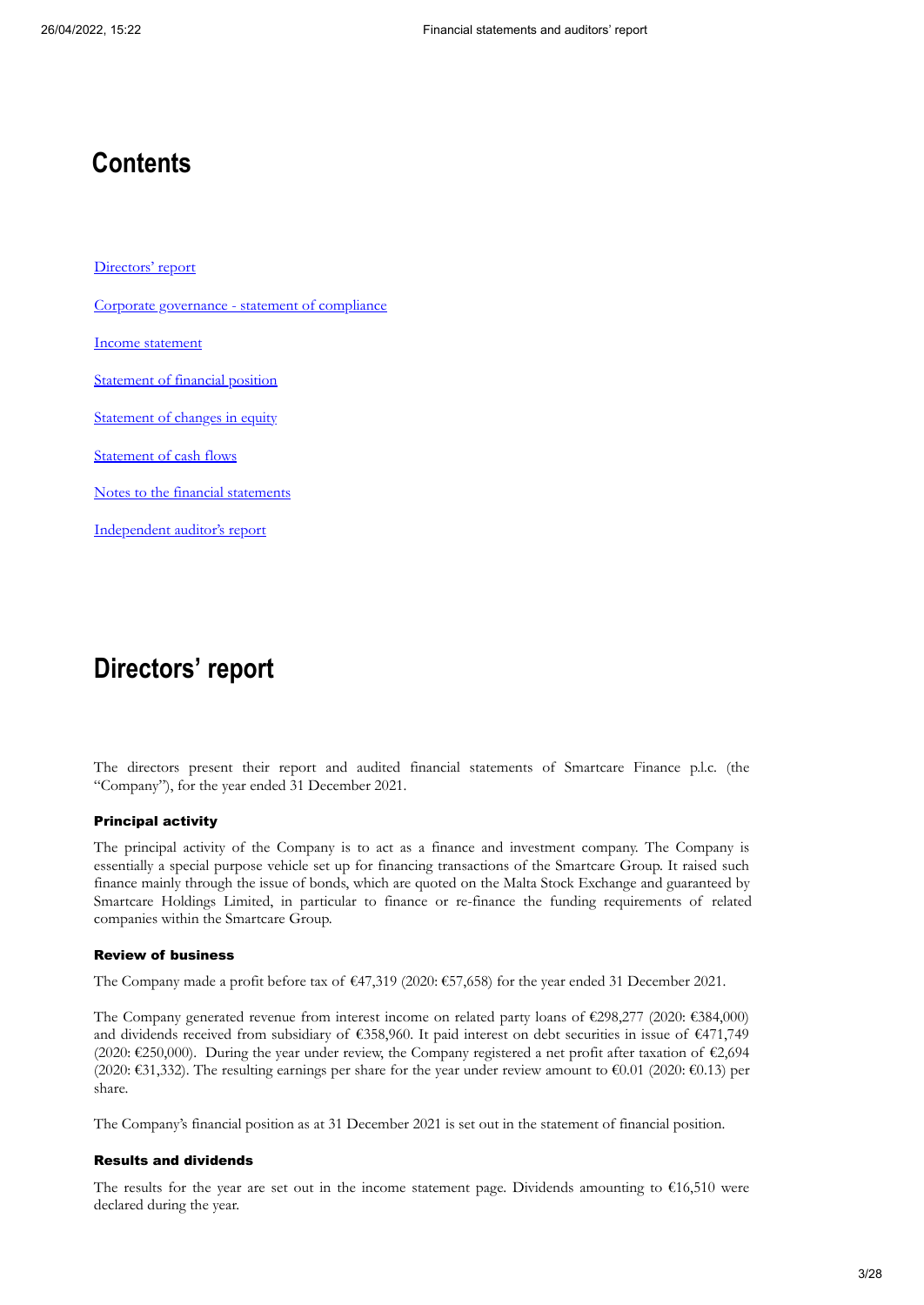#### **Directors**

The following have served as directors of the Company during the year under review:

Mr Andrew Debattista Segond Mr William Wait Mr Ian Joseph Stafrace Mr Sandro Grech Mr Arthur Gauci (appointed on 18 January 2021) Mr Norval Desira (resigned on 18 January 2021)

In accordance with the Company's Articles of Association, the present directors remain in office.

#### Events after the end of the reporting period

No adjusting or significant non-adjusting events have occurred between the reporting date and the date of authorisation.

#### Future developments

The Company intends to continue acting as a finance company on behalf of the Smartcare Group.

#### Principal risks and uncertainties

During 2021, Smartcare Finance plc raised a €13 million bond, which bonds are quoted on the Malta Stock Exchange. Although the proceeds were ultimately used to finance or re-finance the funding requirements of related companies within the Smartcare Group, the proceeds were initially advanced to Smartcare Group Investments Limited as preference shares. Consequently, the main risk of Smarcare Finance plc is that Smartcare Group Investments Limited, does not repay the preference shares and distribute dividends. The Directors of Smartcare Finance plc are provided with oversight of Smartcare Group's cash flow forecasts on a regular basis enabling them to monitor the evolution of these cash flows.

#### Going concern

As required by Capital Markets Rule 5.62 issued by MFSA, upon due consideration of the Company's stateof- affairs, capital adequacy and solvency, the directors confirm the Company's ability to continue in operational existence for the foreseeable future. For this reason, in preparing the financial statements, they continue to adopt the going concern basis. Refer to Note 2, for the Directors' assessment of the going concern assumption.

#### Disclosure of information to the auditor

At the date of making this report, the directors confirm the following:

- As far as each director is aware, there is no relevant information needed by the independent auditor in connection with preparing the audit report of which the independent auditor is unaware, and
- Each director has taken all steps that he ought to have taken as a director in order to make himself aware of any relevant information needed by the independent auditor in connection with preparing the audit report and to establish that the independent auditor is aware of that information.

#### Statement of directors' responsibilities

The Companies Act, Cap 386 requires the directors to prepare financial statements for each financial year which give a true and fair view of the state of affairs of the Company as at the end of the financial year and of the profit or loss of the Company for that year. In preparing these financial statements, the directors are required to:

- adopt the going concern basis unless it is inappropriate to presume that the Company will continue in business;
- select suitable accounting policies and then apply them consistently;
- make judgements and estimates that are reasonable and prudent;
- account for income and charges relating to the accounting period on the accruals basis;
- value separately the components of asset and liability items; and
- report comparative figures corresponding to those of the preceding accounting period.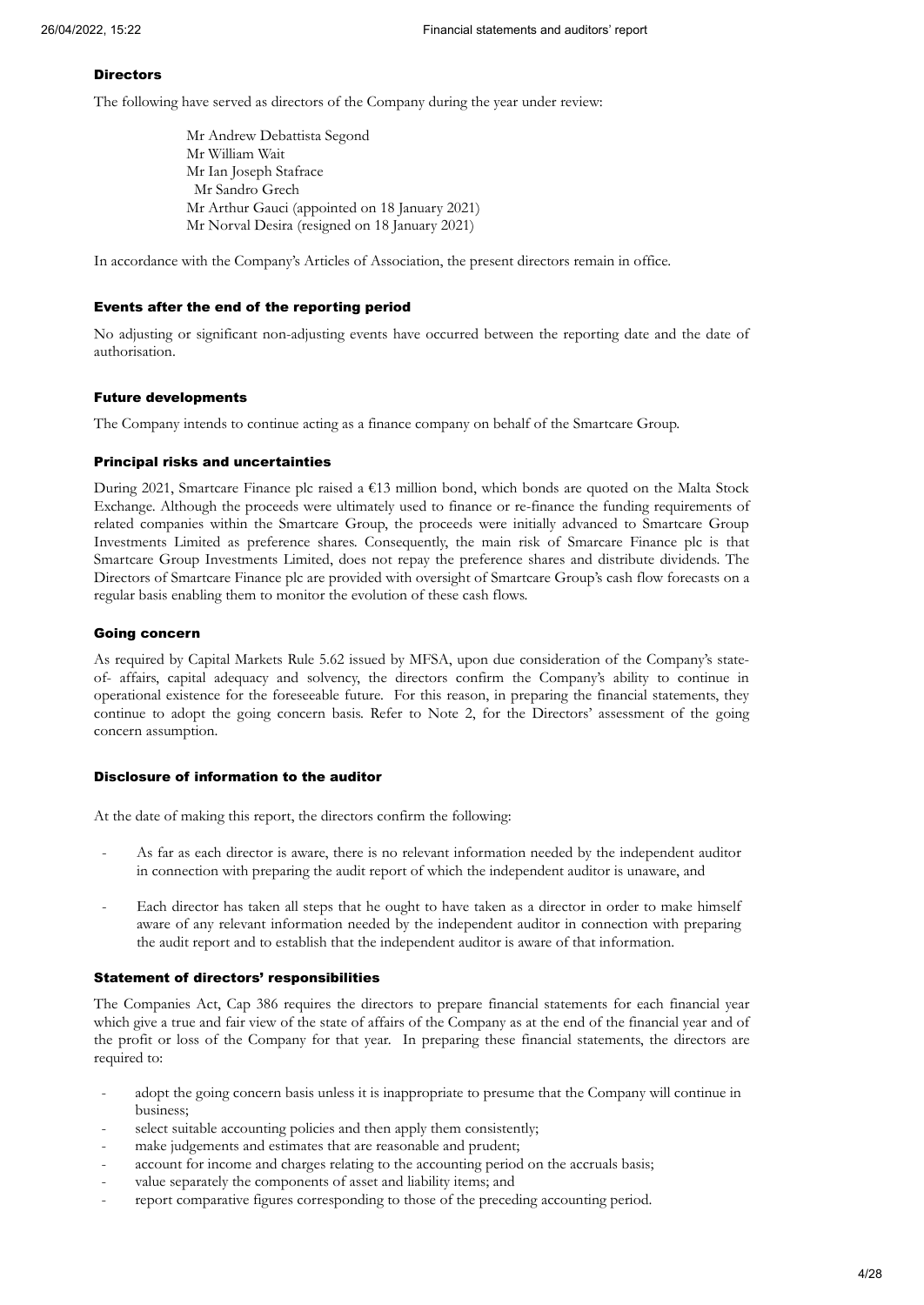The directors are responsible for keeping proper accounting records which disclose with reasonable accuracy at any time the financial position of the Company and to enable them to ensure that the financial statements have been properly prepared in accordance with the Companies Act, Cap 386. This responsibility includes designing, implementing and maintaining internal controls relevant to the preparation and fair presentation of financial statements that are free from material misstatement, whether due to fraud or error. They are also responsible for safeguarding the assets of the Company and for taking reasonable steps for the prevention and detection of fraud and other irregularities.

#### Auditor

The auditor Grant Thornton has intimated its willingness to continue in office and a resolution proposing its reappointment will be put to the Annual General Meeting.

#### Information pursuant to Capital Markets Rule 5.70.1

As at 31 December 2020, the Company entered into a loan agreement with Smartcare Holdings Ltd, Smartcare Properties Limited and Smartcare Pinto Limited, the funds of which were obtained through bonds admitted on Prospects MTF. These loans were repaid in full during FY2021. During FY2021, the Company acquired €13 million preference shares in Smartcare Group Investments Limited. Other than this, there were no material contracts to which the Company, or its subsidiary was a party, and in which anyone of the Company's Directors was directly or indirectly interested.

#### Information pursuant to Capital Markets Rule 5.70.2

The Company Secretary is Dr Katia Cachia and the registered office is 326, Mdina Road, Qormi, Malta.

Signed on behalf of the Board of Directors on 25 April 2022 by Andrew Debattista Segond (Director) and Ian Joseph Stafrace (Director) as per the Directors' Declaration on ESEF Annual Financial Report submitted in conjunction with the Annual Financial Report.

### **Statement by the directors on the financial statements and other information included in the annual report**

Pursuant to Capital Markets Rule 5.68, we, the undersigned, declare that to the best of our knowledge, the financial statements included in the Annual Report, and prepared in accordance with the requirements of International Financial Reporting Standards as adopted by the EU, give a true and fair view of the assets, liabilities, financial position and profit of the Company, and that this report includes a fair review of the development and performance of the business and position of the Company, together with a description of the principal risks and uncertainties that it faces.

Signed on behalf of the Board of Directors on 25 April 2022 by Andrew Debattista Segond (Director) and Ian Joseph Stafrace (Director) as per the Directors' Declaration on ESEF Annual Financial Report submitted in conjunction with the Annual Financial Report.

### <span id="page-4-0"></span>**Directors' statement of compliance with the Code of Principles of Good Corporate Governance**

Listed companies are subject to The Code of Principles of Good Corporate Governance (the "Code"). The adoption of the Code is not mandatory, but listed companies are required under the Capital Markets Rules issued by MFSA to include a Statement of Compliance with the Code in their Annual Report, accompanied by a report of the independent auditor

The Board of Directors (the "directors" or the "board") of Smartcare Finance p.l.c. (the "Company") restate their support for the Code and note that the adoption of the Code has resulted in positive effects to the Company.

The board considers that during the reporting period, the Company has been in compliance with the Code to the extent that was considered adequate with the size and operations of the Company. Instances of divergence from the Code are disclosed and explained below.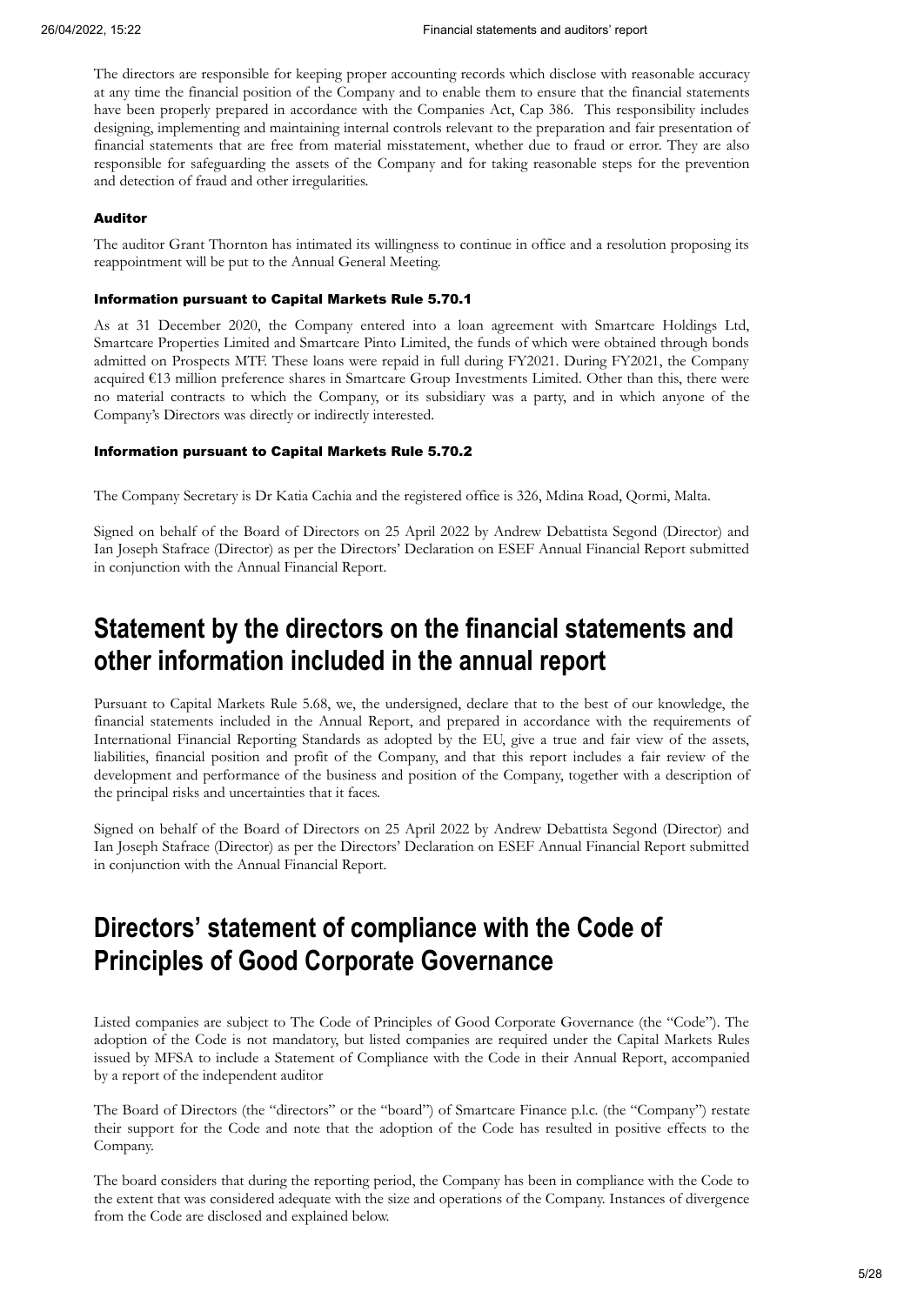#### Compliance with the Code

#### Principle 1 and 4: The board

The board of directors of the company is responsible for the overall long-term direction and management of the Company, assessing and evaluating the performance of the company's executive functionaries, ascertaining that control systems suitable to the company are implemented, that financial reporting is carried out to the highest attainable standards and to ascertain that the company maintains open communication channels with the market and stakeholders.

Its responsibilities also involve the oversight of the Company's internal control procedures and financial performance, and the review of business risks facing the Company, ensuring that these are adequately identified, evaluated, managed and minimised. All the directors have access to independent professional advice at the expense of the Company, should they so require.

Further to the relevant section in Appendix 5.1 to the Capital Markets Rules, the board of directors acknowledge that they are stewards of the Company's assets and their behaviour is focused on working with management to enhance value to the shareholders.

The directors individually and collectively are of the appropriate calibre, with the necessary skills and experience to contribute effectively to the decision making process. The directors have determined the company's strategic aims and organisational structure and always ensure that the company has the appropriate mix of financial and human resources to meet its objectives.

All directors are required to:

- Exercise prudent and effective controls which enable risk to be assessed and managed to achieve continued prosperity to the Company;
- Be accountable for all actions or non-actions arising from discussion and actions taken by them or their delegates;
- Determine the Company's strategic aims and the organizational structure;
- Regularly review management performance and ensure that the Company has the appropriate mix of financial and human resources to meet its objectives and improve the economic and commercial prosperity of the Company;
- Acquire a broad knowledge of the business of the Company;
- Be aware of and be conversant with the statutory and regulatory requirements connected to the business of the Company;
- Allocate sufficient time to perform their responsibilities; and
- Regularly attend meetings of the board.

In terms of Capital Markets Rules 5.117 – 5.134 the board has established an Audit committee to monitor the Company's present and future operations, threats and risks in the external environment and current and future strengths and weaknesses. The Audit committee ensures that the Company has the appropriate policies and procedures in place to ensure that the Company and its employees maintain the highest standards of corporate conduct, including compliance with applicable laws, regulations, business and ethical standards. The Audit committee has a direct link to the board and is represented by the Chairman of the Audit committee in all board meetings.

#### Principle 2: The Company's chairman and chief executive

Due to its lean operating structure and the nature of its current business, the Company does not employ a Chief Executive Officer (CEO). This function is undertaken by the executive directors of the Company.

The day-to-day management of the Company is vested with the executive directors of the Company.

The Chairman is responsible to:

- Lead the Board and set its agenda;
- Ensure that the directors of the board receive precise, timely and objective information so that they can take sound decisions and effectively monitor the performance of the Company;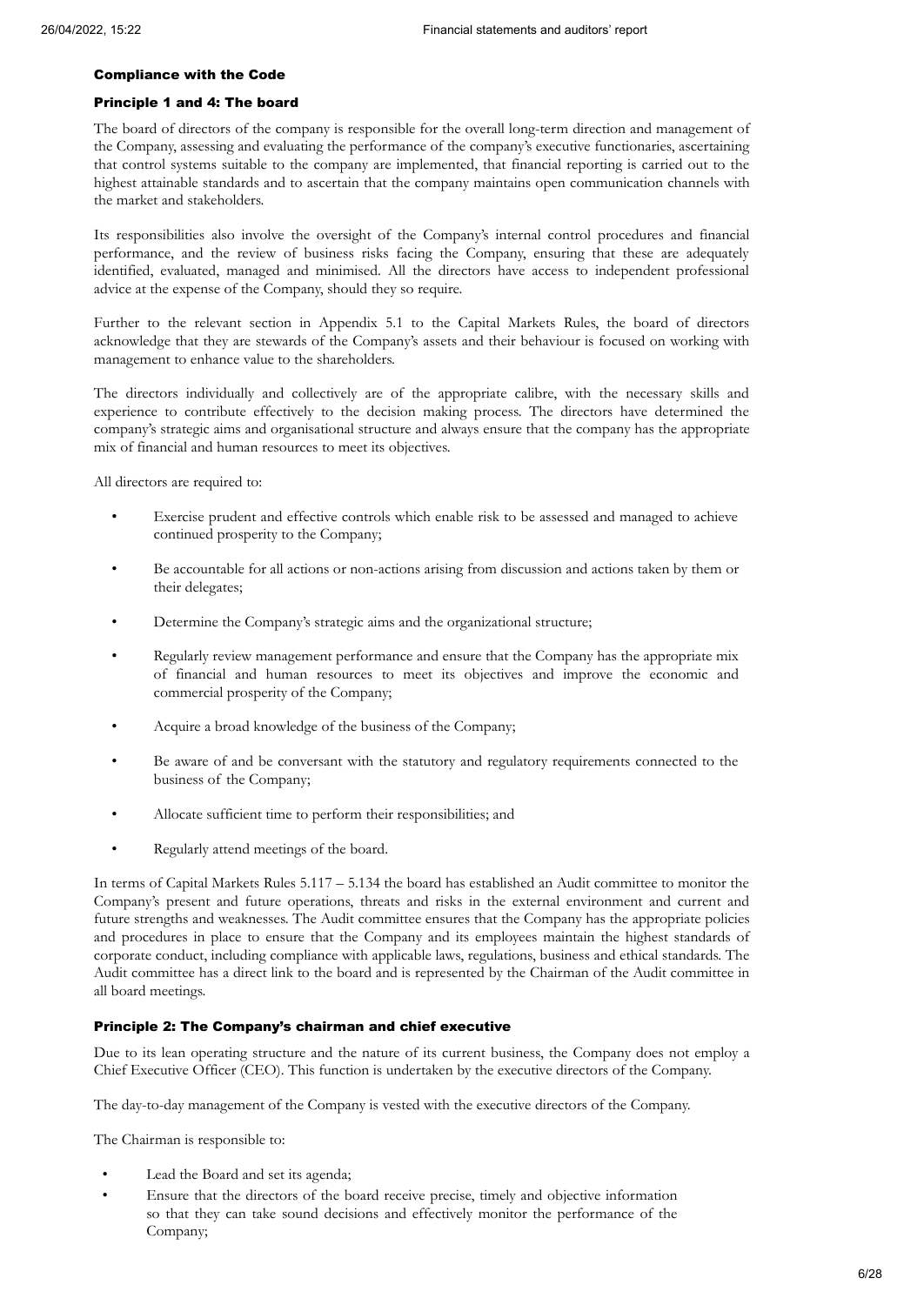- Ensure effective communication with shareholders; and
- Encourage active engagement by all members of the board for discussion of complex or contentious issues.

#### Principle 3: Composition of the board

The board considers that the size of the board, whilst not being too large as to be unwieldy, is appropriate, considering the size of the Company, its operations, its business risks and key performance indicators. The board of directors consists of two executive directors and three non-executive directors. The present mix of executive and non-executive directors is considered to create a healthy balance and serves to unite all shareholders' interest, whilst providing direction to the Company's management to help maintain a sustainable organisation.

The non-executive directors constitute a majority on the board and their main functions are to monitor the operations of the executive directors and their performance as well as to analyse any investment opportunities that are proposed by the executive directors.

For the purpose of Capital Markets Rules 5.118 and 5.119, the non-executive directors are deemed independent. Each director is mindful of maintaining independence, professionalism and integrity in carrying out his duties, responsibilities and providing judgement as a director of the Company.

The board considers that Dr Ian Joseph Stafrace, Mr Sandro Grech and Mr Arthur Gauci are the three independent Directors of the Company and hereby reports that neither of them:

- a) are or have been employed in any capacity by the Company;
- b) have, or had within the last three years, a significant business relationship with the Company;
- c) have received or receive significant additional remuneration from the Company;
- d) have close family ties with any of the executive members of the board;
- e) have served on the board for more than twelve consecutive years; or have been within the last three years an engagement partner or a me
- have been within the last three years an engagement partner or a member of the audit team of the present or past external auditors of the Company.

Each of the Directors hereby declares that he undertakes to:

- a) maintain in all circumstances his independence of analysis, decision and action;
- b) not to seek or accept any unreasonable advantages that could be considered as compromising his independence; and
- c) clearly express his opposition in the event that he finds that a decision of the Board may harm the Company.

The board is made up as follows:

#### **Executive Directors**

Mr Andrew Debattista Segond Mr William Wait (Chairman)

#### **Independent Non-Executive Directors**

Dr Ian Joseph Strafrace Mr Sandro Grech Mr Arthur Gauci

Dr Katia Cachia acts as secretary to the Board of Directors.

The board aims to meet a minimum of four times every calendar year. The Company ensures that sufficient information is provided to the attendees to effectively contribute during meetings of the board, and to take informed decisions on the manner in which the Company's affairs are being administered.

Board members are notified of forthcoming meetings by the company secretary with the issue of an agenda and supporting reading materials, which are circulated well in advance of the meeting.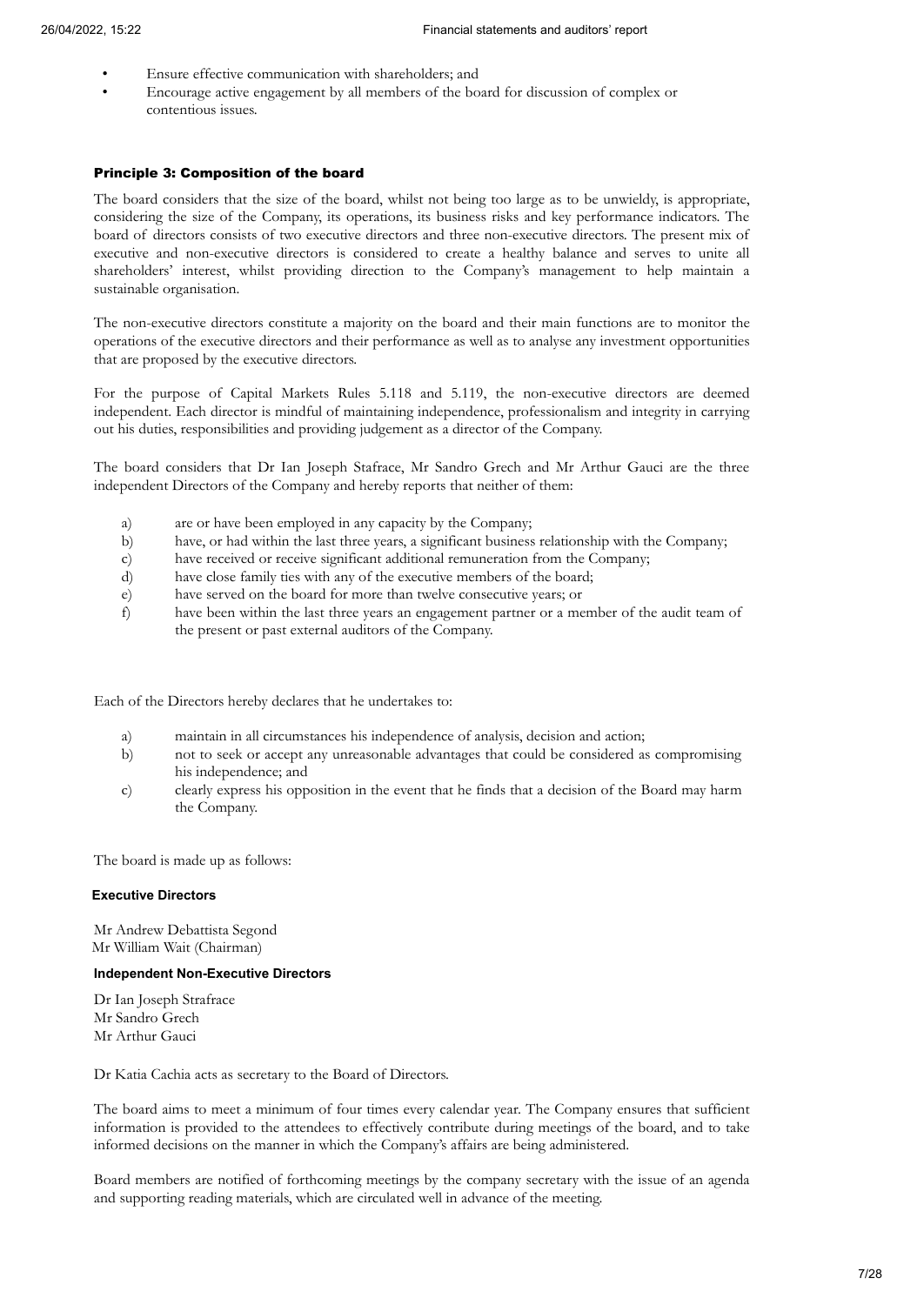The process of appointment of directors is transparent, is set out in the company's Articles of Association and it is conducted during the company's AGM, where all the shareholders of the company are entitled to participate in the voting process to elect the board of directors. Furthermore, in terms of the company's Memorandum and Articles of Association, a director is prohibited from voting on any contract or arrangement or any other proposal in which he has a material interest.

#### Principle 5: Board meetings

The board met four times during the period under review. The number of board meetings attended by directors for the period under review is as follows:

| Mr Andrew Debattista Segond | 5 times |
|-----------------------------|---------|
| Mr William Wait (Chairman)  | 5 times |
| Dr Ian Joseph Strafrace     | 5 times |
| Mr Sandro Grech             | 5 times |
| Mr Arthur Gauci             | 5 times |

#### Principle 6: Information and professional development

On joining the board, a director is provided with briefings by the executive director on the activities of the Company. From time to time, the executive directors may meet other board members or organise information briefing sessions to ensure that the directors are made aware of the general business environment and the board's expectations.

Directors may, where they judge it necessary to discharge their duties as directors, consult the corporate advisors at the expense of the Company.

#### Principle 8: Committees

#### **Remuneration committee**

The Code recommends that "the board should establish a remuneration policy for Directors and senior executives. It should also set up formal and transparent procedures for developing such a policy and for establishing the remuneration packages of individual Directors." In view of the size and type of operation of the Company, the Board does not believe that the Company requires a remuneration committee, and the Board itself carries out the functions of the remuneration committee specified in, and in accordance with, Principle Eight A of the Code, given that the remuneration of the Directors is not performance-related.

The maximum annual aggregate emoluments that may be paid to the Directors is, pursuant to the Company's Memorandum and Articles of Association, approved by the shareholders in general meeting.

#### **Remuneration statement**

The remuneration policy for directors has been consistent since inception; no Director (including the Chairman) is entitled to profit sharing, share options or pension benefits. There is no linkage between the remuneration and the performance of Directors. A fixed honorarium is payable at each financial year to the non-executive Directors.

For the financial year under review the aggregate remuneration of the Directors of the Group was as follows: Fixed remuneration €23,305. Going forward, it is the shareholders of the Company in General Meeting who shall determine the maximum annual aggregate remuneration of the directors.

None of the directors are employed with the Company and have a service contract with the Company.

#### **Audit committee**

The audit committee's primary objective is to assist the board in fulfilling its oversight responsibilities over the financial reporting processes, financial policies and internal control structure. The committee is made up of a majority of non-executive directors and reports directly to the board of directors. The committee oversees the conduct of the internal and external audits and acts to facilitate communication between the board, management and, upon the direct request of the audit committee, the internal audit team and the external auditor.

Dr Ian Joseph Stafrace, a non-executive director, acts as Chairman, whilst Mr Arthur Gauci, Mr Sandro Grech act as members. The Company Secretary, Dr Katia Cachia acts as secretary to the committee. During the period under review, the committee met 5 times.

The board of directors, in terms of Capital Markets Rule 5.118, has indicated Mr Arthur Gauci as the independent non-executive member of the audit committee who is considered to be competent in accounting and/or auditing in view of his considerable experience at a senior level in the banking field.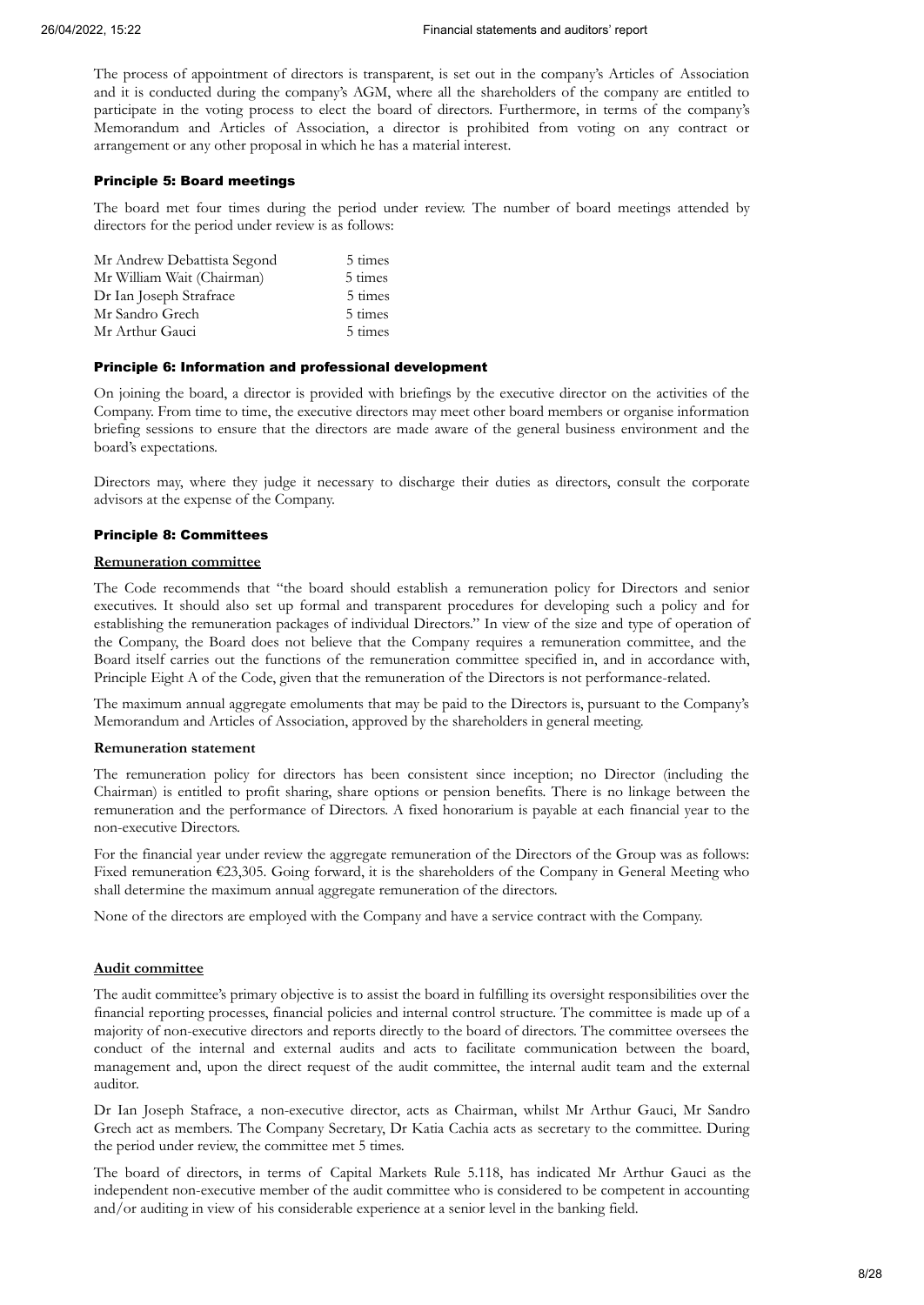The members of the committee have discussed various matters during the meetings held in 2021 and have formally set out the Terms of Reference of the committee which were recently updated on 29 January 2021. The purpose of the committee is to protect the interest of the Company's share and bond holders and assist the directors in conducting their role effectively. The audit committee also monitors the financial reporting process, the effectiveness of internal control and the audit of the annual financial statements. Additionally, it is responsible for monitoring the performance of the trade debtors of the Company, to ensure that budgets are achieved, and if not, that corrective action is taken as necessary. It also scrutinises and supervises related party transactions for materiality and ensures that these are carried out on an arm's length basis.

The directors are fully aware that the close association of the Company with Smartcare Group Investments Limited and its other subsidiaries is central to the attainment by the Company of its investment objectives and implementation of its strategies. The Audit committee ensures that transactions entered into with related parties are carried out on an arm's length basis and are for the benefit of the Company, and that the Company and its subsidiaries accurately report all related party transactions in the notes to the financial statements.

Pursuant to Articles 16 and 17 of Title III of the provisions of the Statutory Audit Regulations, the Audit committee has been entrusted with overseeing the process of appointment of the statutory auditors or audit firms.

#### **Internal control**

While the Board is ultimately responsible for the Company's system of internal controls and for reviewing its effectiveness, the authority to determine day-to-day, non-material operational aspects that fall within the ordinary course are delegated to the executive directors.

Controls are designed to manage risk to achieve business objectives and to provide reasonable assurance against normal business risks.

Through the audit committee, the board reviews the effectiveness of the Company's system of internal controls.

The key features of the Company's system of internal control are as follows:

#### **Organisation**

The Company operates through the executive director with clear reporting lines and delegation of powers.

#### Control environment

The Company is committed to strong standards of business conduct and seeks to maintain these across all of its operations.

#### Risk identification

The executive director and company management are responsible for the identification and evaluation of key risks applicable to their respective areas of business – this is sufficient, given the nature and scale of the Company's operations.

The Company has an appropriate organisational structure for planning, executing, controlling and monitoring business operations in order to achieve its objectives, given its size and nature of its activities to date.

#### Principle 9: Relations with shareholders and with the market

The Company is highly committed to having an open and communicative relationship with its bondholders and investors. In this respect, over and above the statutory and regulatory requirements relating to the Annual General Meeting, the publication of interim and annual financial statements, the Company seeks to address the diverse information needs of its bondholders and investors by providing the market with regular, timely, accurate, comparable and comprehensive information.

#### Principle 10: Institutional shareholders

The Company ensures that it is constantly in close touch with its principal institutional investors. The Company is aware that institutional investors who are mainly bondholders have the knowledge and expertise to analyse market information and make their independent and objective conclusions of the information available.

Institutional investors are expected to give due weight to relevant factors drawn to their attention when evaluating the Company's governance arrangements in particular those relating to board structure and composition and departure from the Code of Corporate Governance.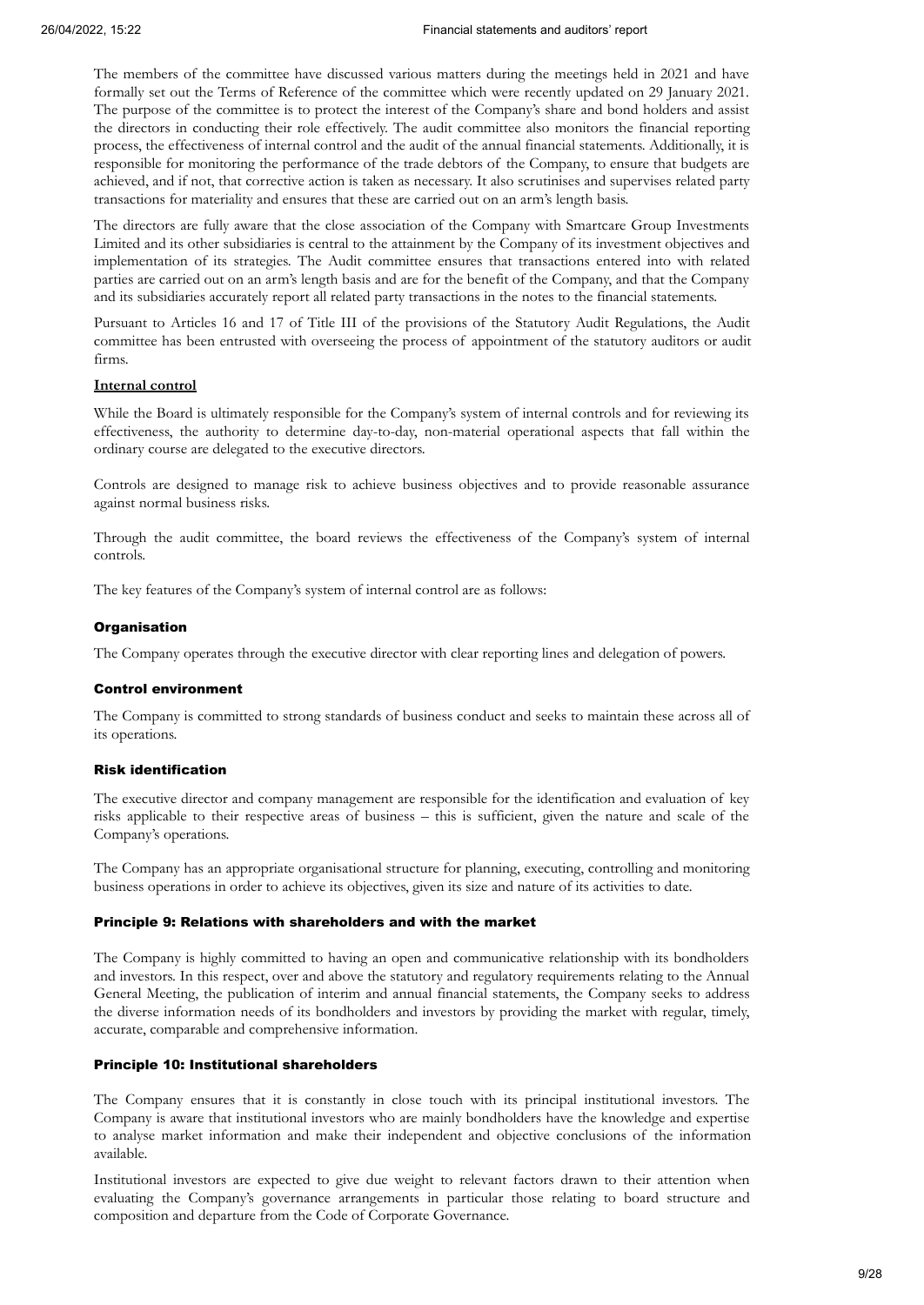#### Principle 11: Conflicts of interest

The directors are fully aware of their obligations regarding dealings in securities of the Company as required by the Capital Market Rules in force during the year. Moreover, they are notified of blackout periods, prior to the issue of the Company's interim and annual financial information, during which they may not trade in the Company's bonds.

The directors of the Company recognise their responsibility to act in the interest of the Company and its shareholders as a whole, irrespective of who appointed them to serve on the Board. It is the practice of the Board that when a potential conflict of interest arises in connection with any transaction or other matter, the potential conflict of interest is declared so that steps may be taken to ensure that such items are appropriately dealt with. Directors who have a conflict of interest do not participate in discussions concerning such matters unless the Board finds no objection to the presence of such directors. The directors are obliged to keep the Board advised on an ongoing basis, of any interest that could potentially conflict with that of the Company. In any event, directors refrain from voting on the matters where conflicts of interest arise.

During the financial year under review, no private interests or duties unrelated to the Company were disclosed by the Directors which were or could have been likely to place any of them in conflict with any interests in, or duties towards, the Company. Mr. Andrew Debattista, has a direct beneficial interest in the share capital of the Company, and as such is susceptible to conflicts arising between the potentially diverging interests of the shareholders and the Company.

#### Principle 12: Corporate social responsibility

The directors are committed to high standards of ethical conduct and to contribute to the development of the well-being of employees and their families as well as the local community and society at large.

#### Non-Compliance with the code

#### Principle 7: Evaluation of the board's performance

Under the present circumstances, the board does not consider it necessary to appoint a committee to carry out a performance evaluation of its role, as the board's performance is always under the scrutiny of the shareholders.

### <span id="page-9-0"></span>**Income statement**

|                                     | <b>Notes</b> | 2021       | 2020       |
|-------------------------------------|--------------|------------|------------|
|                                     |              | €          | €          |
|                                     |              |            |            |
| Revenue                             | 5            | 657,237    | 384,000    |
| Administrative expenses             |              | (71, 378)  | (58, 784)  |
| Income before finance charges       |              | 585,859    | 325,216    |
| Finance costs                       | 6            | (527, 667) | (265, 012) |
| Impairment loss on financial assets | 12           | (10, 873)  | (2,546)    |
| Profit before tax                   | 7            | 47,319     | 57,658     |
| Income tax expense                  | 8            | (44, 625)  | (26, 326)  |
| Profit for the year                 |              | 2,694      | 31,332     |

The notes to the financial statements are an integral part of these financial statements.

### <span id="page-9-1"></span>**Statement of Financial Position**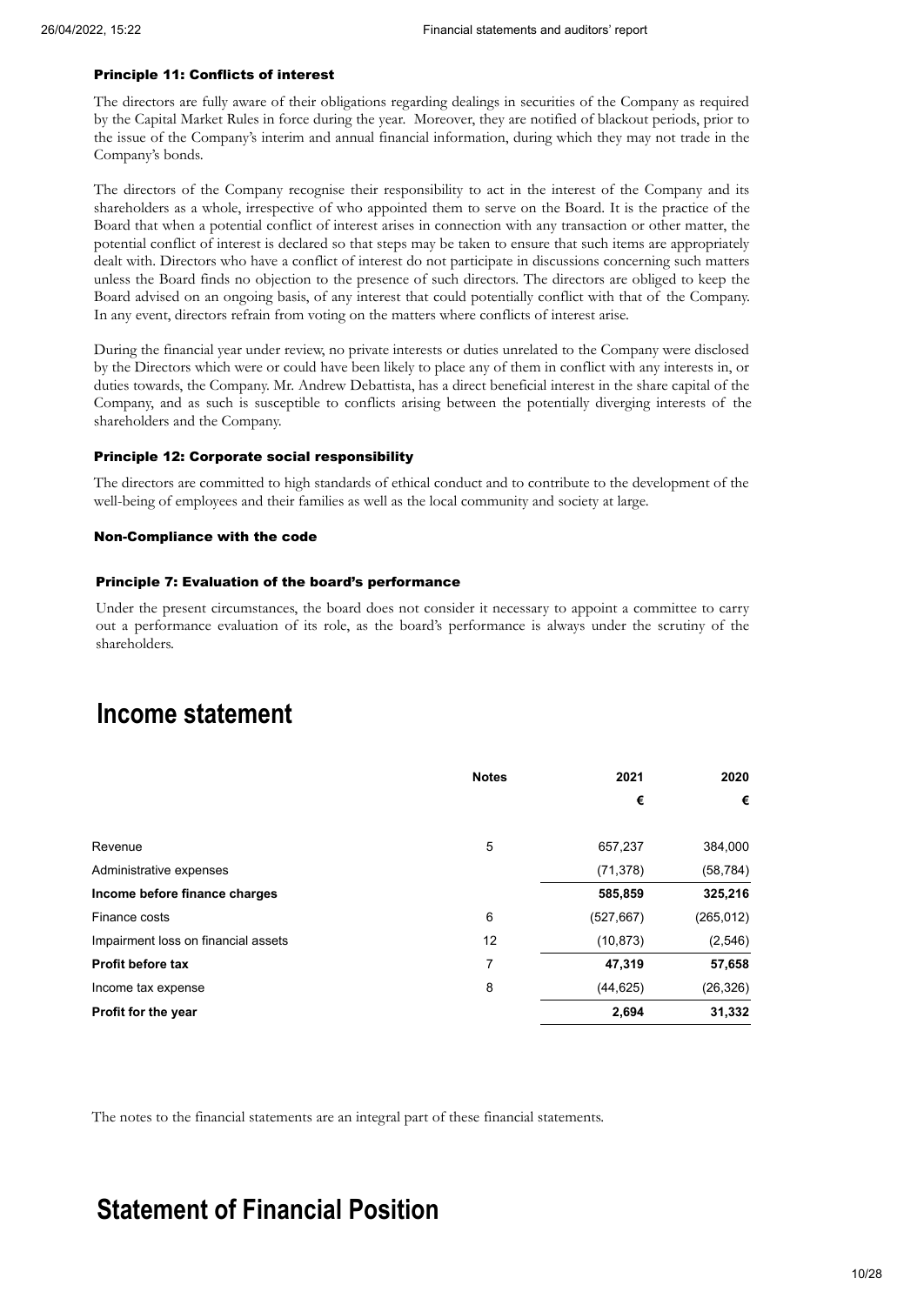|                                     | <b>Notes</b> | 2021<br>€               | 2020<br>€ |
|-------------------------------------|--------------|-------------------------|-----------|
| <b>Assets</b>                       |              |                         |           |
| Non-current                         |              |                         |           |
| Investment in subsidiary            | 9            | 13,001,200              | 1,200     |
| Loan receivable                     | 10           |                         | 4,800,000 |
| Deferred expenditure                | 11           |                         | 157,209   |
|                                     |              | 13,001,200              | 4,958,409 |
| <b>Current</b>                      |              |                         |           |
| Receivables                         | 12           | 1,736,676               | 547,196   |
| Current tax asset                   |              | 72,758                  |           |
| Cash and cash equivalents           | 13           | 1,381                   | 874       |
|                                     |              | 1,810,815               | 548,070   |
| <b>Total assets</b>                 |              | 14,812,015              | 5,506,479 |
|                                     |              |                         |           |
| <b>Equity</b>                       |              |                         |           |
| Share capital                       | 14           | 250,000                 | 250,000   |
| Retained earnings                   |              | 20,996                  | 34,812    |
| <b>Total equity</b>                 |              | 270,996                 | 284,812   |
| <b>Liabilities</b><br>Non-current   |              |                         |           |
| Debt securities in issue            | 15           | 12,423,994              | 4,873,490 |
|                                     |              | $\overline{12,}423,994$ | 4,873,490 |
|                                     |              |                         |           |
| <b>Current</b>                      |              |                         |           |
| Trade and other payables            | 16           | 2,117,025               | 321,851   |
| Current tax payable                 |              |                         | 26,326    |
|                                     |              | 2,117,025               | 348,177   |
| <b>Total liabilities</b>            |              | 14,541,019              | 5,221,667 |
| <b>Total equity and liabilities</b> |              | 14.812.015              | 5,506,479 |

The notes to the financial statements are an integral part of these financial statements.

The financial statements were approved and authorised for issue by the Board of Directors on 25 April 2022. The financial statements were signed on behalf of the Board of Directors by Andrew Debattista Segond (Director) and Ian Joseph Stafrace (Director) as per the Directors' Declaration on ESEF Annual Financial Report submitted in conjunction with the Annual Financial Report.

### <span id="page-10-0"></span>**Statement of changes in equity**

|                          | <b>Share</b> | <b>Retained</b> | <b>Total</b> |
|--------------------------|--------------|-----------------|--------------|
|                          | capital      | earnings        | equity       |
|                          | €            | €               | €            |
| At 1 January 2020        | 48,000       | 23,480          | 71,480       |
| Transaction with owners: |              |                 |              |
| Issue of share capital   | 202,000      |                 | 202,000      |
| Dividends declared       |              | (20,000)        | (20,000)     |
| Profit for the year      | ٠            | 31,332          | 31,332       |
| At 31 December 2020      | 250,000      | 34,812          | 284,812      |
| At 1 January 2021        | 250,000      | 34,812          | 284,812      |
| Transaction with owners: |              |                 |              |
| Dividends declared       |              | (16, 510)       | (16, 510)    |
| Profit for the year      |              | 2,694           | 2,694        |
| At 31 December 2021      | 250,000      | 20,996          | 270,996      |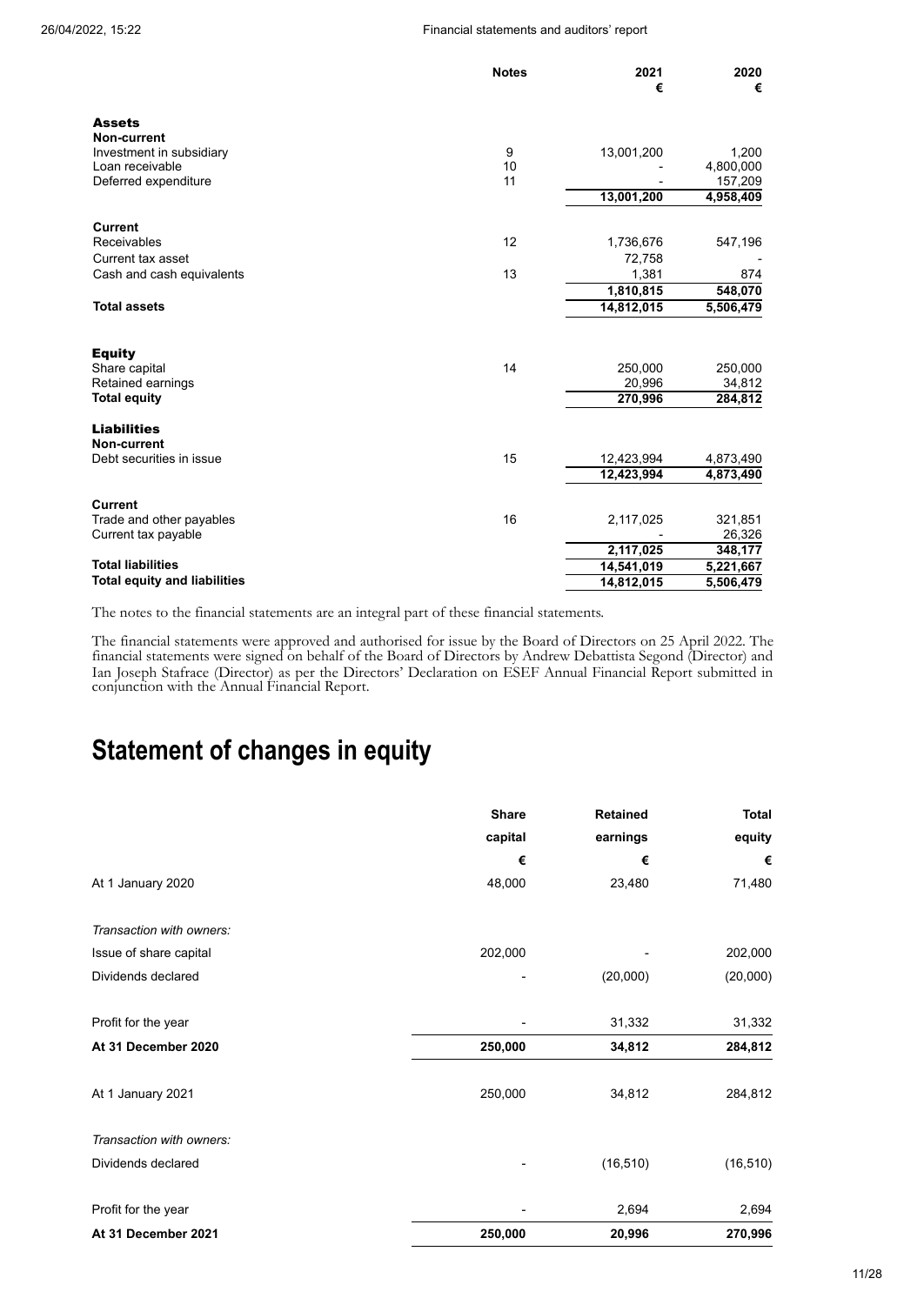The notes to the financial statements are an integral part of these financial statements.

## <span id="page-11-0"></span>**Statement of cash flows**

|                                                         | <b>Notes</b> | 2021         | 2020       |
|---------------------------------------------------------|--------------|--------------|------------|
|                                                         |              | €            | €          |
| <b>Operating activities</b>                             |              |              |            |
| Profit before tax                                       |              | 47,319       | 57,658     |
| Adjustments                                             | 17           | (118, 697)   | (116, 442) |
| Net changes in working capital                          | 17           | 552,934      | (312, 309) |
| Tax paid                                                |              | (26, 326)    |            |
| Net cash generated from/ (used in) operating activities |              | 455,230      | (371, 093) |
| <b>Investing activities</b>                             |              |              |            |
| Repayment of loan receivable from related parties       |              | 4,800,000    |            |
| Payment to acquire subsidiary                           |              | (13,000,000) | (1,200)    |
| Interest received                                       |              | 298,277      | 617,556    |
| Net cash (used in)/ generated from investing activities |              | (7,901,723)  | 616,356    |
| <b>Financing activities</b>                             |              |              |            |
| Proceeds from issue of bond                             |              | 13,000,000   |            |
| Redemption of bonds                                     |              | (5,000,000)  |            |
| Bond issue costs                                        |              | (348, 205)   |            |
| Interest paid                                           |              | (204, 795)   | (250,000)  |
| Net cash generated from/ (used in) financing activities |              | 7,447,000    | (250,000)  |
| Net increase in cash and cash equivalents               |              | 507          | (4,737)    |
| Cash and cash equivalents, beginning of year            |              | 874          | 5,611      |
| Cash and cash equivalents, end of year                  | 13           | 1,381        | 874        |

The notes to the financial statements are an integral part of these financial statements.

### <span id="page-11-1"></span>**Notes to the financial statements**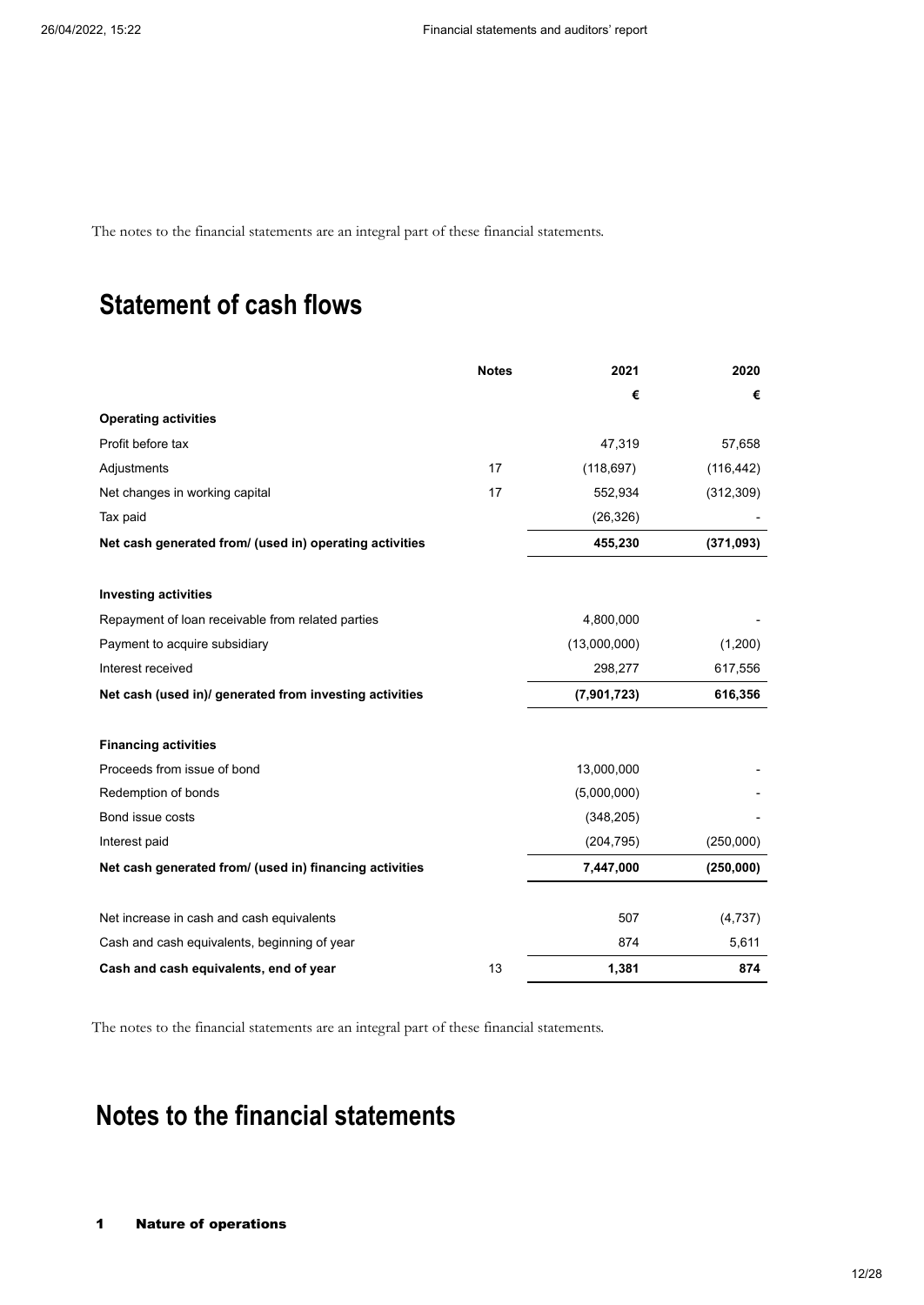Smartcare Finance p.l.c. (the 'Company') was incorporated on 7 January 2019. The Company was formed principally to act as a financing and investment company, in particular the financing of companies within Smartcare Group of Companies.

#### 2 Basis of preparation

#### 2.1 General information and statement of compliance with International Financial Reporting Standards (IFRS)

Smartcare Finance p.l.c. is a public listed company registered on 7 January 2019 incorporated and domiciled in Malta. The registered office is located at 326, Mdina Road, Qormi, Malta.

The Company's parent company is Smartcare Holdings Ltd with the same place of incorporation and registered address as the Company. The ultimate beneficial owner of Smartcare Finance p.l.c. is Mr Andrew Debattista Segond.

Consolidated financial statements have not been drawn up, since the Company has taken advantage of the exemption from so doing conferred to it by article 174 of the Companies Act, Cap 386. Accordingly, these separate financial statements present information about the Company as an individual undertaking and not about its group. The parent company is responsible for the preparation of the consolidated financial statements for the whole group.

The financial statements have been prepared in accordance with the requirements of IFRS, as issued by the International Accounting Standards Board (IASB) and as adopted by the European Union (EU) , and in accordance with the Companies Act, Cap 386.

The financial statements are presented in euro  $(\epsilon)$ , which is also the Company's functional currency.

#### 2.2 Consideration of the effects of COVID-19

The Company's principal activity is to act as a holding and finance company. The Company was set up as a special purpose vehicle to hold investments and raise finance for the business of the Smartcare Group. The Group operates various income streams, including an elderly home in Qormi, a hotel in Xaghra and various developments across Malta and Gozo.

In preparing these financial statements, the directors of the Company assessed the implications of the COVID-19 pandemic on the performance of the Company, its subsidiaries and the Smartcare Group as a whole. Such assessment was performed through the anticipated revenue streams which are expected to be generated from: (1) the elderly home whereby all the beds are contracted to the Government of Malta; (2) the operation of the hotel (3) the sale of apartments being developed, some of which are subject to a promise of sale agreement; and the actual revenue received since the pandemic commenced in March 2020. The directors note that the Smartcare Group was not materially impacted by the pandemic, given that all the beds operated by Dar Pino are contracted to the Government, and no defaults on its commitments resulted from the commencement of the pandemic. Therefore, the directors believe that it remains appropriate to prepare these financial statements on a going concern basis.

#### 3 New or revised standards or interpretations

#### 3.1 New standards adopted as at 1 January 2021

Some accounting pronouncements which have become effective from 1 January 2021 and have therefore been adopted do not have a significant impact on the company's financial results or position.

#### 3.2 Standards, amendments and interpretations to existing standards that are not yet effective and have not been adopted early by the Company

At the date of authorisation of these financial statements, certain new standards, amendments, and interpretations to existing standards have been published by the IASB but are not yet effective and have not been adopted early by the Company.

Management anticipates that all relevant pronouncements will be adopted in the Company's accounting policies for the first period beginning after the effective date of the pronouncement. No new standards, amendments and interpretations are expected to have a material impact on the Company's financial statements.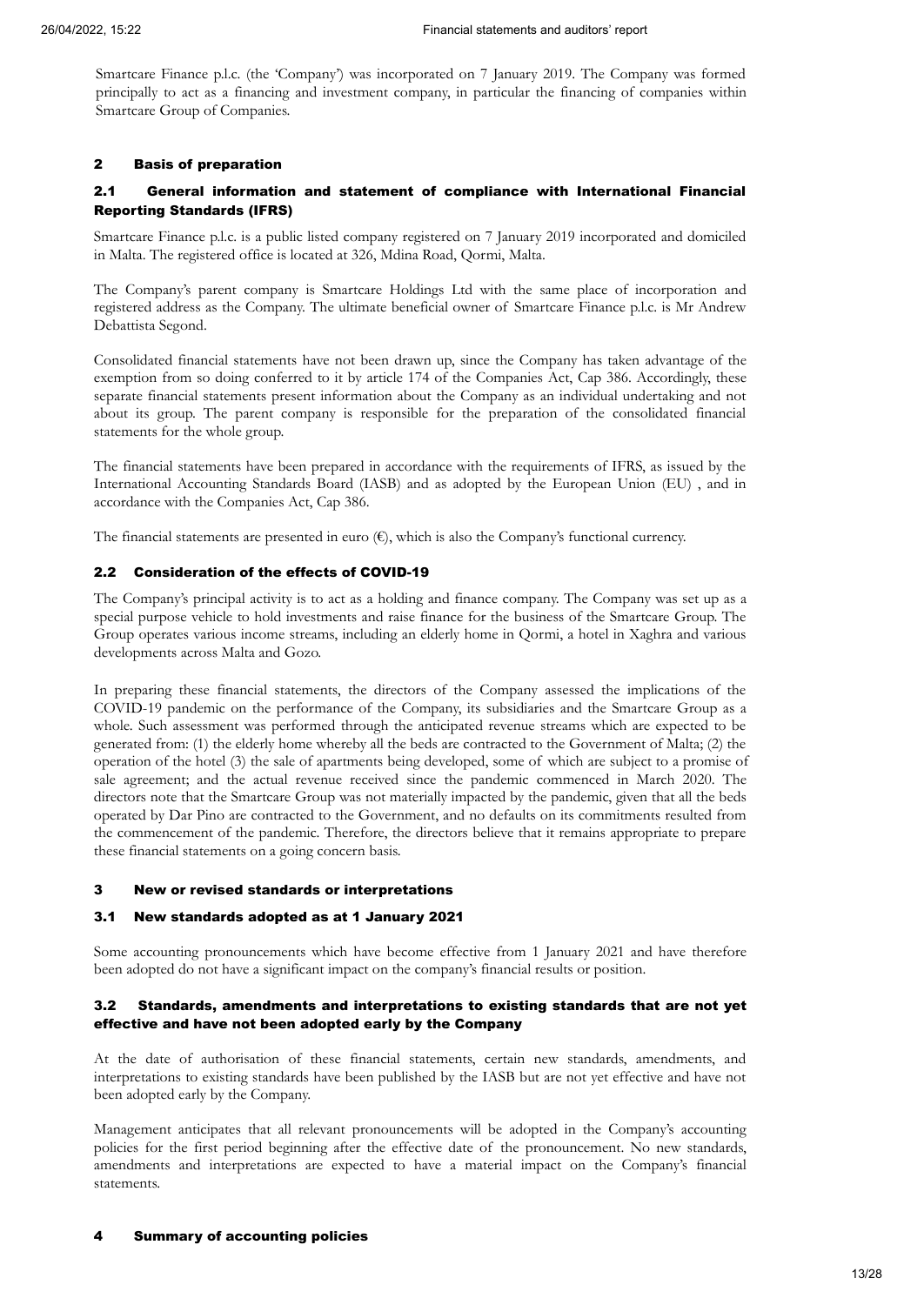#### 4.1 Overall considerations and presentation of financial statements

The financial statements have been prepared using the significant accounting policies and measurement bases summarised below.

The accounting policies are consistent with those applied in previous years.

The financial statements are presented in accordance with IAS 1 'Presentation of Financial Statements' (Revised 2007). The Company did not have any items classified as 'other comprehensive income' and consequently, management have elected to present only an income statement.

#### 4.2 Revenue

Revenue is recognised to the extent that it is probable that future economic benefits will flow to the Company and these can be measured reliably. The following specific, recognition criteria must also be met before revenue is recognised.

#### **Interest income**

Interest income is accrued on a time basis, by reference to the principal outstanding and at the effective interest rate applicable.

#### **Dividend income**

Dividend income is recognised in the income statement when the right to receive payment is established.

#### 4.3 Expenses

Expenses are recognised in the income statement upon utilisation of the service or at the date of their origin.

#### 4.4 Borrowing costs

Borrowing costs primarily comprise interest on the Company's borrowings. Borrowing costs are expensed in the period in which they are incurred and reported within 'finance costs'.

#### 4.5 Foreign currency translation

Foreign currency transactions are translated into the functional currency of the Company, using the exchange rates prevailing at the dates of the transactions (spot exchange rate). Foreign exchange gains and losses resulting from the settlement of such transactions and from the remeasurement of monetary items denominated in foreign currency at year-end exchange rates are recognised in the income statement.

#### 4.6 Investment in subsidiary

Investment in subsidiary is included in the Company's statement of financial position at cost less any impairment loss that may have arisen. Income from investment is recognised only to the extent of distributions received by the Company from post-acquisition profits. Distributions received in excess of such profits are regarded as a recovery of the investment and are recognised as a reduction of the cost of the investment.

At the end of each reporting period, the Company reviews the carrying amount of its investments in subsidiary to determine whether there is any indication of impairment and, if any such indication exists, the recoverable amount of the investment is estimated. An impairment loss is the amount by which the carrying amount of an investment exceeds its recoverable amount. The recoverable amount is the higher of fair value less costs to sell and value in use. An impairment loss that has been previously recognised is reversed if the carrying amount of the investment exceeds its recoverable amount.

An impairment loss is reversed only to the extent that the carrying amount of the investment does not exceed the carrying amount that would have been determined if no impairment loss had been previously recognised. Impairment losses and reversals are recognised immediately in the income statement.

#### 4.7 Financial instruments

#### **Recognition and derecognition**

Financial assets and financial liabilities are recognised when the Company becomes a party to the contractual provisions of the instrument.

Financial assets are derecognised when the contractual rights to the cash flows from the financial asset expire, or when the financial asset and all substantial risks and rewards are transferred. A financial liability is derecognised when it is extinguished, discharged, cancelled or expires.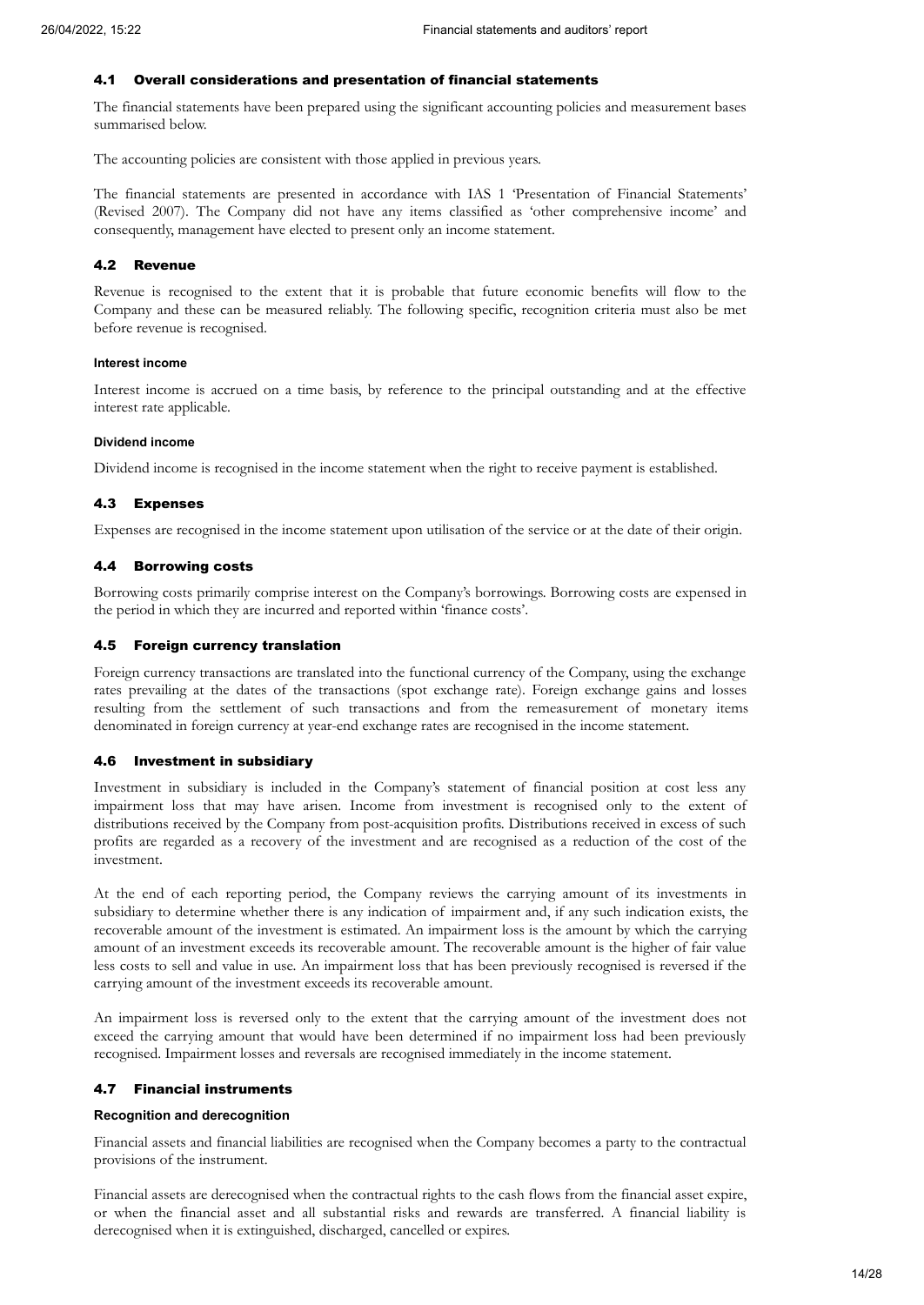#### **Classification and initial measurement of financial assets**

Except for those trade receivables that do not contain a significant financing component and are measured at the transaction price in accordance with IFRS 15, all financial assets are initially measured at fair value adjusted for transaction costs (where applicable).

Financial assets are classified into the following categories:

- amortised cost;
- fair value through profit or loss (FVTPL); or
- fair value through other comprehensive income (FVOCI).

In the periods presented, the Company does not have any financial assets categorised at FVTPL and FVOCI.

The classification is determined by both:

- the entity's business model for managing the financial asset; and
- the contractual cash flow characteristics of the financial asset.

All income and expenses relating to financial assets that are recognised in the income statement are presented within 'finance income' and 'finance costs', except for impairment of receivables which is presented within 'credit impairment loss'.

#### **Subsequent measurement of financial assets**

#### *Financial assets at amortised cost*

Financial assets are measured at amortised cost if the assets meet the following conditions (and are not designated as FVTPL):

• they are held within a business model whose objective is to hold the financial assets and collect its contractual cash flows

• the contractual terms of the financial assets give rise to cash flows that are solely payments of principal and interest on the principal amount outstanding

After initial recognition, these are measured at amortised cost using the effective interest method. Discounting is omitted where the effect of discounting is immaterial.

#### **Impairment of financial assets**

IFRS 9's impairment requirements use forward-looking information to recognise expected credit losses – the 'expected credit loss model'. Instruments within the scope of the requirements include most receivables.

The Company considers a broad range of information when assessing credit risk and measuring expected credit losses, including past events, current conditions and reasonable and supportable forecasts that affect the expected collectability of the future cash flows of the instrument.

In applying this forward-looking approach, a distinction is made between:

• financial instruments that have not deteriorated significantly in credit quality since initial recognition or that have low credit risk ('Stage 1') and

• financial instruments that have deteriorated significantly in credit quality since initial recognition and whose credit risk is not low ('Stage 2').

'Stage 3' would cover financial assets that have objective evidence of impairment at the reporting date.

'12-month expected credit losses' are recognised for the first category while 'lifetime expected credit losses' are recognised for the second category.

Measurement of the expected credit losses is determined by a probability-weighted estimate of credit losses over the expected life of the financial instrument.

#### **Receivables**

The Company makes use of a simplified approach in accounting for receivables and records the loss allowance as expected credit losses. These are the expected shortfalls in contractual cash flows, considering the potential for default at any point during the life of the financial instrument. In calculating, the Company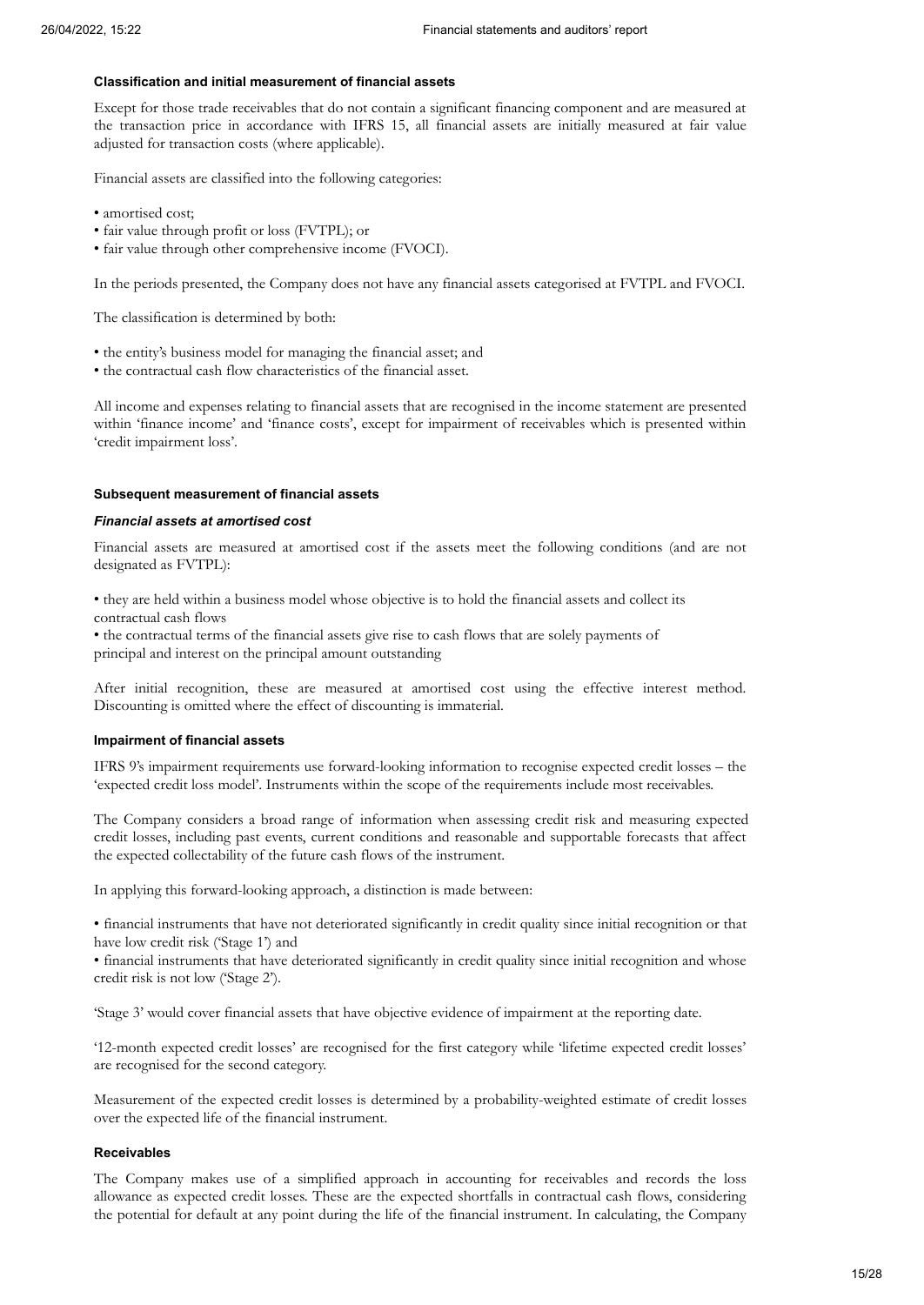uses historical experience, external indicators and forward-looking information to calculate the expected credit losses using a provision matrix.

The Company assesses impairment of trade receivables on a collective basis as they possess shared credit risk characteristics. Refer to note 19.1 for a detailed analysis of how the impairment requirements of IFRS 9 are applied.

#### **Classification and measurement of financial liabilities**

The Company's financial liabilities include trade and other payables and debt securities in issue.

Financial liabilities are initially measured at fair value, and, where applicable, adjusted for transaction costs unless the Company designates a financial liability at fair value through profit or loss.

Subsequently, financial liabilities are measured at amortised cost using the effective interest method except for derivatives and financial liabilities designated at FVTPL, which are carried subsequently at fair value with gains or losses recognised in profit or loss (other than derivative financial instruments that are designated and effective as hedging instruments).

All interest-related charges and, if applicable, changes in an instrument's fair value that are reported in profit or loss are included within 'finance costs' or 'finance income'.

#### 4.8 Income taxes

Tax expense recognised in profit or loss comprises the sum of deferred tax and current tax not recognised in other comprehensive income or directly in equity.

Current income tax assets and/or liabilities comprise those obligations to, or claims from, fiscal authorities relating to the current or prior reporting periods, that are unpaid at the reporting date. Current tax is payable on taxable profit, which differs from profit or loss in the financial statements. Calculation of current tax is based on tax rates and tax laws that have been enacted or substantively enacted by the end of the reporting period.

Deferred income taxes are calculated using the liability method on temporary differences between the carrying amounts of assets and liabilities and their tax bases. However, deferred tax is not provided on the initial recognition of an asset or liability unless the related transaction is a business combination or affects tax or accounting profit.

Deferred tax assets and liabilities are calculated, without discounting, at tax rates that are expected to apply to their respective period of realisation, provided they are enacted or substantively enacted by the end of the reporting period. Deferred tax liabilities are always provided for in full.

Deferred tax assets are recognised to the extent that it is probable that they will be able to be utilised against future taxable income.

Changes in deferred tax assets or liabilities are recognised as a component of tax income or expense in the income statement, except where they relate to items that are recognised in other comprehensive income or directly in equity, in which case the related deferred tax is also recognised in other comprehensive income or equity, respectively.

#### 4.9 Cash and cash equivalents

Cash and cash equivalents comprise demand deposits with bank.

#### 4.10 Equity and dividend distributions

Share capital is determined using the nominal value of shares that have been issued.

Retained earnings include all current and prior period results as disclosed in the income statement less dividend distributions.

Dividend distributions payable to equity shareholders are included with short-term financial liabilities when the dividends are approved in the general meeting prior to the end of the reporting period.

#### 4.11 Provisions

Provisions are recognised when present obligations as a result of a past event will probably lead to an outflow of economic resources from the Company and amounts can be estimated reliably. Timing or amount of the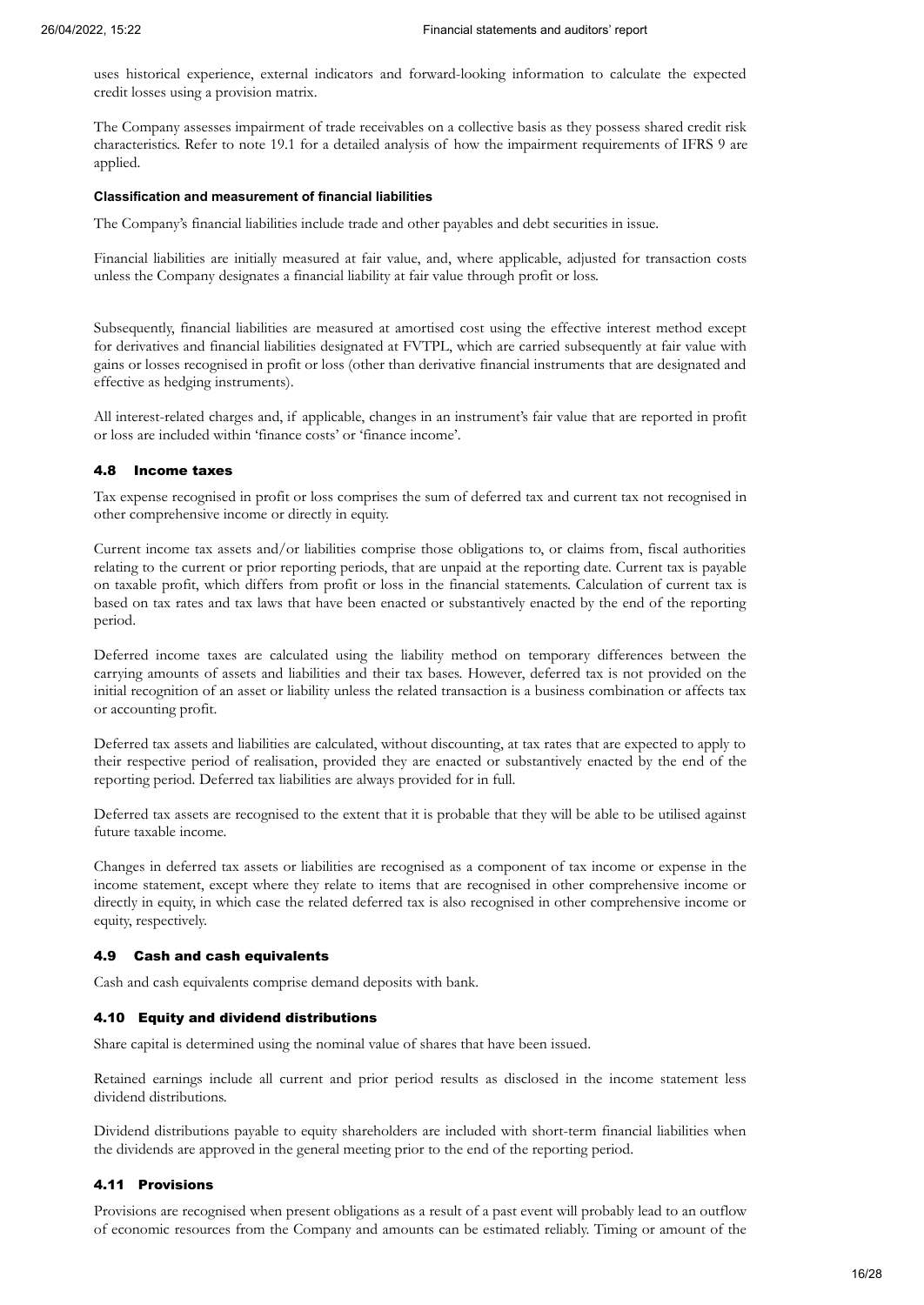outflow may still be uncertain. A present obligation arises from the presence of a legal or constructive commitment that has resulted from past events; for example, product warranties granted, legal disputes or onerous contracts. Restructuring provisions are recognised only if a detailed formal plan for the restructuring has been developed and implemented, or management has at least announced the plan's main features to those affected by it. Provisions are not recognised for future operating losses.

Provisions are measured at the estimated expenditure required to settle the present obligation, based on the most reliable evidence available at the reporting date, including the risks and uncertainties associated with the present obligation. Where there are a number of similar obligations, the likelihood that an outflow will be required in settlement is determined by considering the class of obligations as a whole. Provisions are discounted to their present values, where the time value of money is material.

All provisions are reviewed at each reporting date and adjusted to reflect the current best estimate.

In those cases where the possible outflow of economic resources as a result of present obligations is considered improbable or remote, no liability is recognised.

#### 4.12 Significant management judgement in applying accounting policies and estimation uncertainty

When preparing the financial statements, management makes a number of judgements, estimates and assumptions about the recognition and measurement of assets, liabilities, income and expenses.

Except as disclosed below, in the opinion of the directors, the accounting estimates and judgements made in the course of preparing these financial statements are not difficult, subjective or complex to a degree which would warrant their description as critical in terms of the requirements of IAS 1 (revised).

#### **Significant management judgement**

#### *Measurement of the expected credit losses*

The measurement of the expected credit loss allowance for financial assets measured at amortised cost is an area that requires the use of complex models and significant assumptions about future economic conditions and credit behaviours.

A number of significant judgements are required when measuring the expected credit loss, such as:

- determining criteria for significant increase in credit risk;
- choosing appropriate models and assumptions for the measurement of ECL; and
- establishing the number and relative weightings of forward-looking scenarios and associated ECL.

#### 5 Revenue

|                                      | 2021<br>€ | 2020<br>€ |
|--------------------------------------|-----------|-----------|
| Dividend income from subsidiary      | 358,960   |           |
| Interest income from group companies | 298,277   | 384,000   |
|                                      | 657,237   | 384,000   |

Finance costs may be analysed as follows:

|                                      | 2021    | 2020    |
|--------------------------------------|---------|---------|
|                                      | €       | €       |
| Interest on debt securities in issue | 471.749 | 250,000 |
| Amortisation of bond issue costs     | 55.918  | 15.012  |
|                                      | 527.667 | 265.012 |

#### 7 Profit before tax

Profit before tax is stated after charging:

| 2021 | 2020 |
|------|------|
|      |      |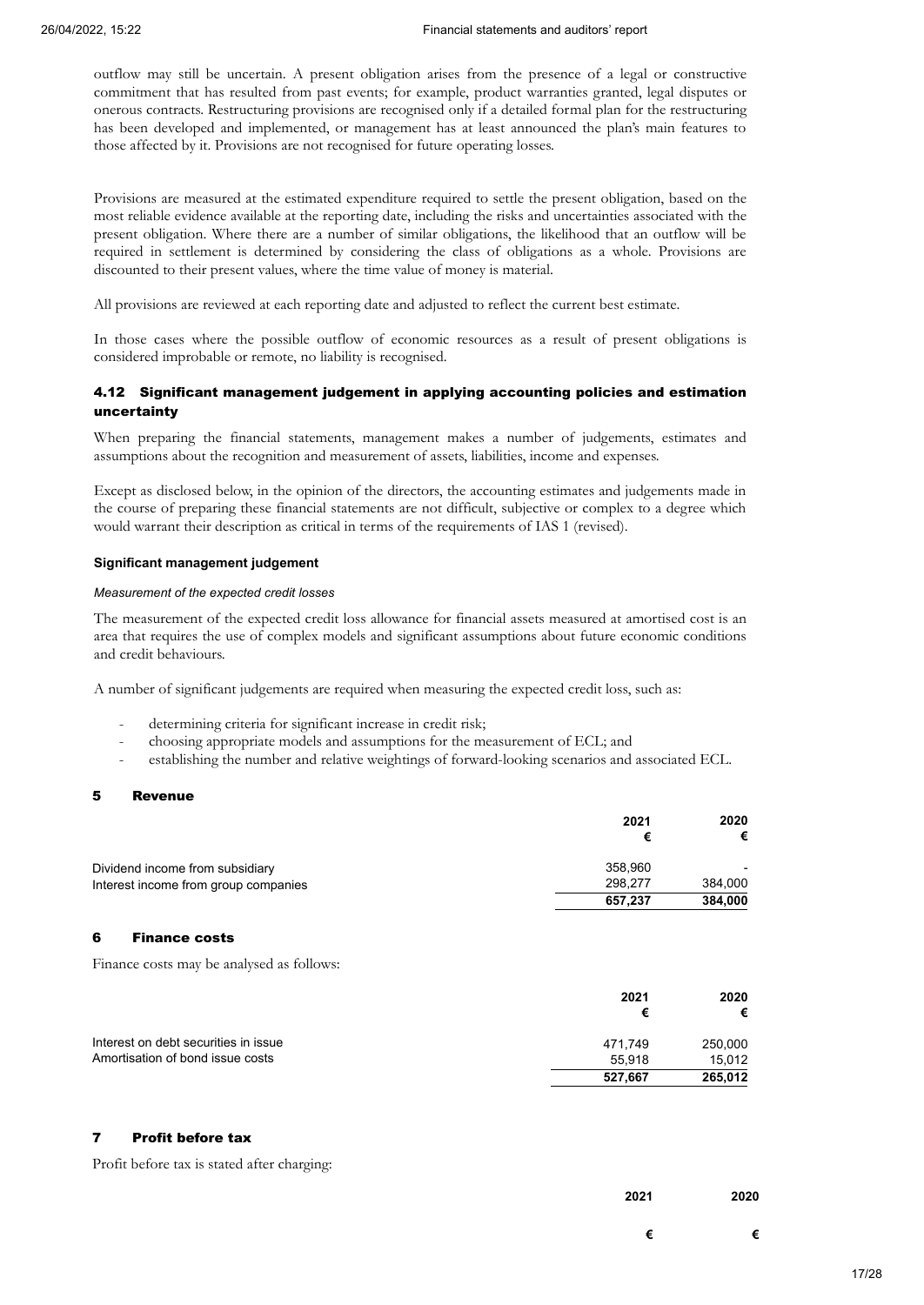| Auditor's remuneration | 6.100  | 6,000  |
|------------------------|--------|--------|
| Directors' fees        | 23.305 | 21.240 |

#### 8 Income tax expense

The relationship between the expected tax expense based on the effective tax rate of the Company at 35% (2020: 35%) and the actual tax expense recognised in the income statement can be reconciled as follows:

|                             | 2021      | 2020      |
|-----------------------------|-----------|-----------|
|                             | €         | €         |
| Profit before tax           | 47,319    | 57,658    |
| Tax rate                    | 35%       | 35%       |
| <b>Expected tax expense</b> | (16, 562) | (20, 180) |
| Disallowed expenses         | (36, 316) | (6, 146)  |
| Non-taxable income          | 8,293     | -         |
| Actual tax expense, net     | (44, 625) | (26, 326) |

### 9 Investment in subsidiary

|                | 2021<br>€  | 2020<br>€                |
|----------------|------------|--------------------------|
| At 1 January   | 1,200      | 1,200                    |
| Additions      | 13,000,000 | $\overline{\phantom{a}}$ |
| At 31 December | 13,001,200 | 1,200                    |

The Company has an unquoted investment in the following subsidiary:

| Name of company                 | <b>Nature of business</b> | % ownership |
|---------------------------------|---------------------------|-------------|
| Smartcare Group Investments Ltd | Holding company           | 100         |

On 16 October 2020, the Company acquired 1,200 shares at € 1 each in Smartcare Group Investments Ltd. These represent 100% of the total issued shares of the investee. In 2021, the Company increased its investment through an additional 13,000,000 preference shares, with a nominal value of €1.

In 2020 and 2021, the Company had indirect investments in the companies mentioned below through its investment in Smartcare Group Investments Ltd.

| Name of company                       | <b>Nature of business</b> | % ownership |
|---------------------------------------|---------------------------|-------------|
| <b>Smartcare Developments Limited</b> | Non-trading               | 100         |
| Segond Boutique Hotels Limited        | Non-trading               | 100         |
| Smarcare Pinto Limited                | Care home service         | 100         |
| <b>Smartcare Properties Limited</b>   | Develop and sell property | 100         |

The registered office of all the above-mentioned companies is situated at 326 Mdina Road Qormi, Malta.

### 10 Loan receivable

|                          | 2021                     | 2020      |
|--------------------------|--------------------------|-----------|
|                          | €                        | €         |
| Loan to parent company   | $\overline{\phantom{a}}$ | 780,000   |
| Loans to group companies | $\overline{\phantom{a}}$ | 4,020,000 |
|                          | ٠                        | 4,800,000 |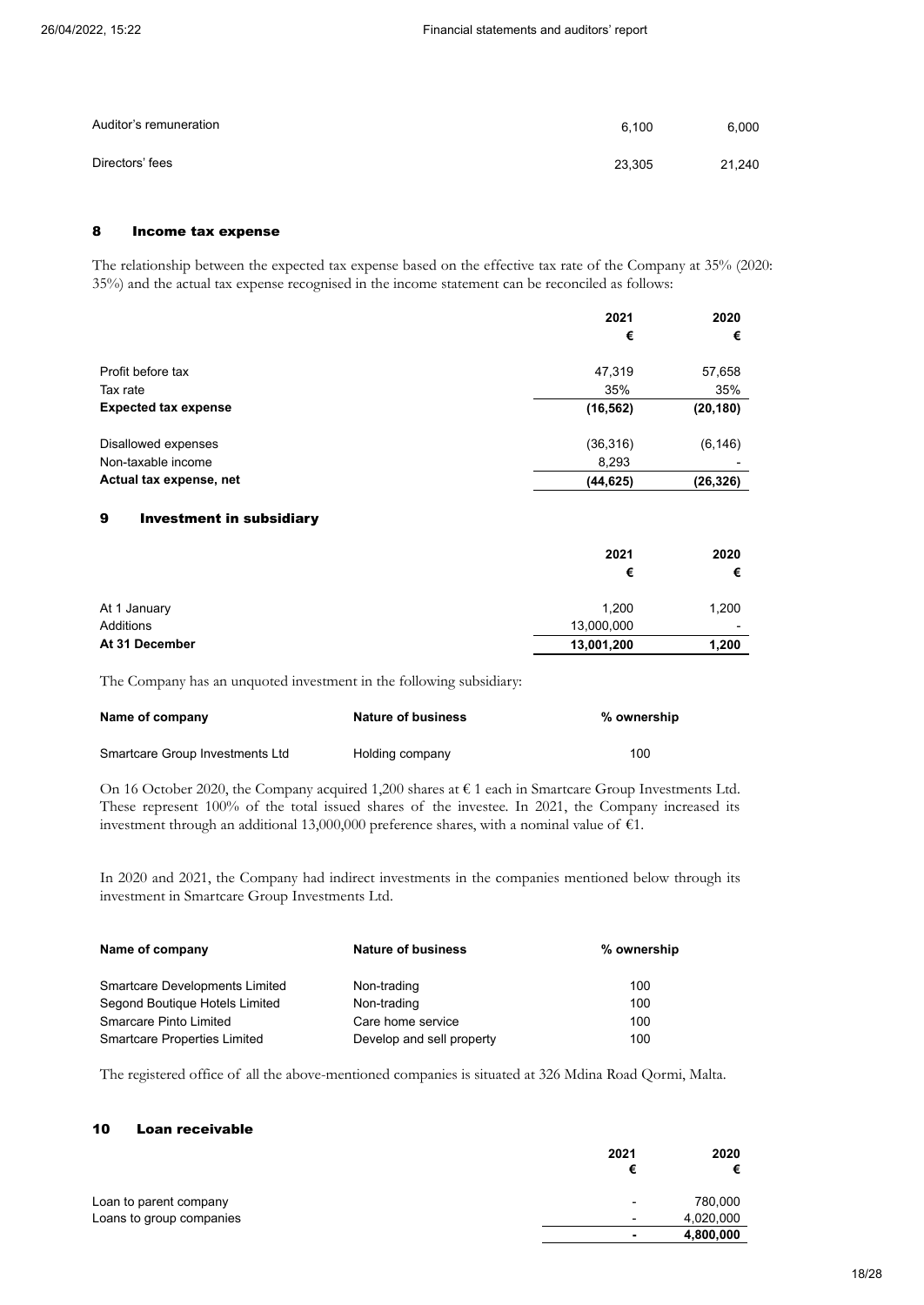As at 31 December 2020 the loans were unsecured, bore interest at the rate of 8% per annum and were repayable by 2029. The loans were repaid during 2021.

#### 11 Deferred expenditure

Deferred expenditure pertains to the costs incurred on the bond issued in 2021. These costs formed part of the bond issue costs, and will be amortised over the lifetime of the bond starting from financial year ending 31 December 2021 as set out in Note 15.

#### 12 Receivables

|                                          | 2021      | 2020    |
|------------------------------------------|-----------|---------|
|                                          | €         | €       |
| Other debtors                            | 1.253     |         |
| Amount due from subsidiary               | 1,745,229 | 275     |
| Amounts due from parent company          |           | 100,007 |
| Amounts due from group companies         |           | 444,926 |
| Estimated credit loss                    | (16,663)  | (5,790) |
| Financial assets at amortised cost – net | 1,729,819 | 539,418 |
| Prepayments                              | 6,857     | 7,778   |
| <b>Total receivables</b>                 | 1,736,676 | 547,196 |

All amounts are short-term. The carrying value of financial assets is considered a reasonable approximation of fair value.

Amounts due from related parties are unsecured, interest-free and are repayable upon demand.

All of the Company's receivables have been reviewed for indicators of impairment. The impaired receivables were with respect to amounts due from related parties.

The movement in the expected credit losses is presented below:

|                                    | 2021   | 2020  |
|------------------------------------|--------|-------|
|                                    | €      | €     |
| At 1 January                       | 5.790  | 3.244 |
| Provision for expected credit loss | 10.873 | 2,546 |
| At 31 December                     | 16,663 | 5,790 |

The Company's management considers that all the above financial assets that are not impaired or past due are of good credit quality.

#### 13 Cash and cash equivalents

Cash and cash equivalents consist of balances with banks. Cash and cash equivalents included in the statement of cash flows reconcile to the amounts shown in the statement of financial position as follows:

|              | 2021  | 2020 |
|--------------|-------|------|
|              | €     | €    |
| Cash at bank | 1,381 | 874  |
|              | 1,381 | 874  |

The Company did not have any restrictions on its bank balances at year-end.

#### 14 Share capital

The share capital of Smartcare Finance p.l.c. consists of only ordinary shares with a par value of €1 each. All shares are equally eligible to receive dividends and repayment of capital and represent one vote at the shareholder's meeting of the Company.

**2021 2020**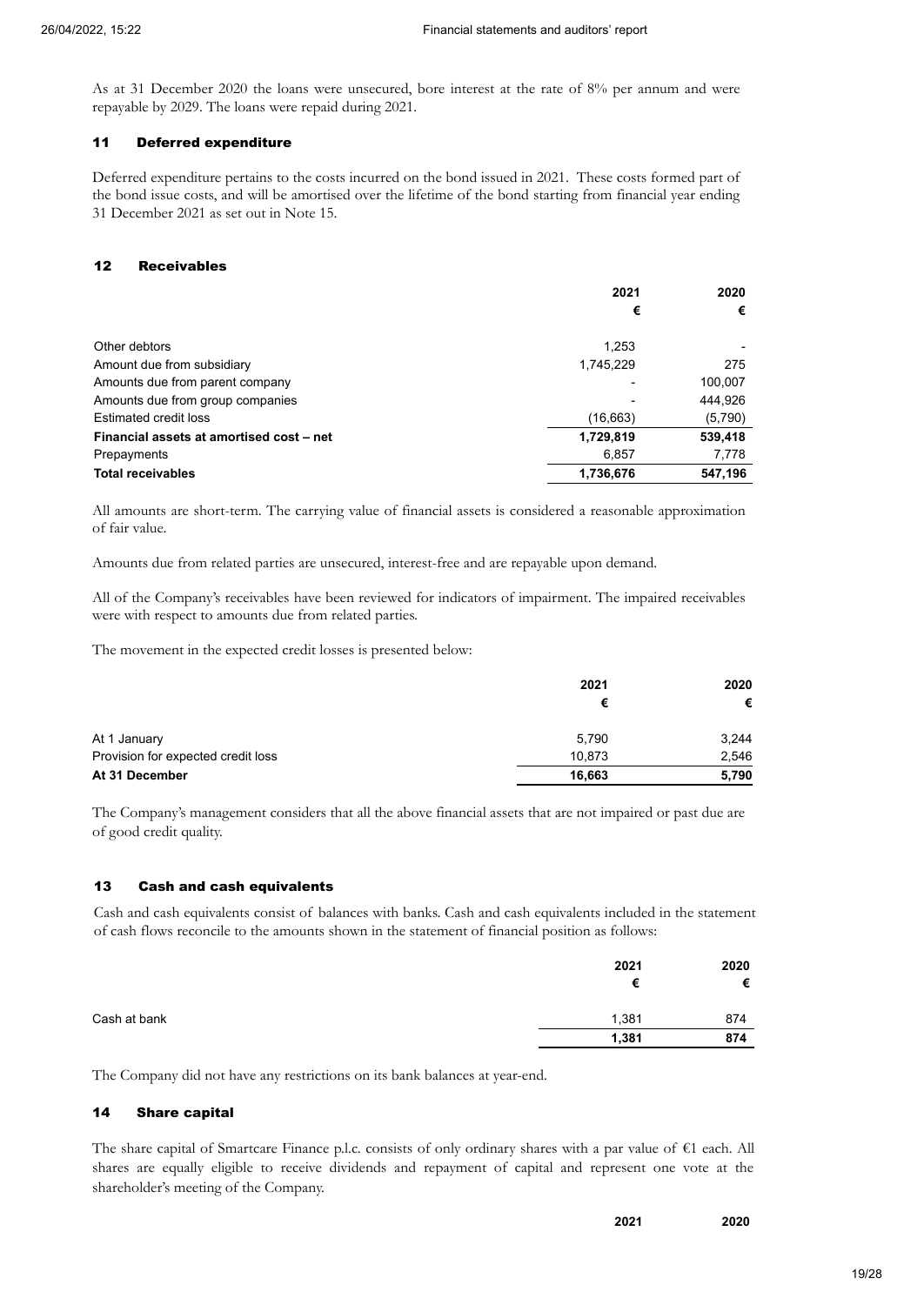|                                             | €       | €       |
|---------------------------------------------|---------|---------|
| Shares issued and fully paid at 31 December |         |         |
| 250,000 Ordinary shares at € 1 each         | 250,000 | 250,000 |
| <b>Shares authorised at 31 December</b>     |         |         |
| 250,000 Ordinary shares at € 1 each         | 250,000 | 250,000 |

On 18 August 2020, the shareholder of the Company approved the increase in authorised share capital from 48,000 to 250,000 ordinary shares with a nominal value of  $\epsilon$  1 each. On the same date, the Company issued 202,000 ordinary shares at  $\epsilon$  1 each to Smartcare Holdings Ltd, its parent company.

### 15 Debt securities in issue

|                                  | 2021<br>€   | 2020<br>€  |
|----------------------------------|-------------|------------|
| Opening balance                  | 5,000,000   |            |
| Bond issue during the year       | 13,000,000  | 5,000,000  |
| Redemption of bond               | (5,000,000) |            |
| Bond issue costs                 | (655, 531)  | (150, 117) |
| Amortisation of bond issue costs | 79.525      | 23,607     |
|                                  | 12.423.994  | 4,873,490  |

At year end, the Company had a balance of  $\epsilon$ 12,423,994 (2020:  $\epsilon$  4,873,491) from the bond issue of  $\epsilon$ 13 million 4.65% bonds of  $\epsilon$ 100 nominal value each, redeemable at par in 2031. During 2021, the  $\epsilon$ 5 million bonds on Prospects MTF were redeemed and  $E13$  million bonds was raised. Consequently, the amount as at 31 December 2021 is made up of the bond issue of €13 million net of the bond issue costs which are being amortised over the lifetime of the bonds. Interest on the bonds is due and payable annually in arrears on 22 April of each year at the above-mentioned rate. The bonds are listed on the Official Companies List of the Malta Stock Exchange and are jointly guaranteed by Smartcare Pinto Ltd and Smartcare Holdings Ltd. '

At the end of the current reporting period, bonds with a face value of €25,500 were held by a company director.

#### 16 Trade and other payables

|                                            | 2021      | 2020    |
|--------------------------------------------|-----------|---------|
|                                            | €         | €       |
| Trade payables                             | 64.848    | 144.623 |
| Amount due to parent company               | 1,421,550 |         |
| Amount due to company under common control | 12.393    | 15,398  |
| Amount due to group company                | 189.947   |         |
| Accruals                                   | 428.287   | 161,830 |
| Total trade and other payables             | 2,117,025 | 321,851 |

The carrying value of financial liabilities is considered a reasonable approximation of fair value.

Amounts due to parent company and company under common control are unsecured, interest free and are repayable on demand.

#### 17 Cash flow adjustments and changes in working capital

The following non-cash flow adjustments and adjustments for changes in working capital have been made to profit before tax to arrive at operating cash flow:

| 2021 | 2020 |
|------|------|
| €    | €    |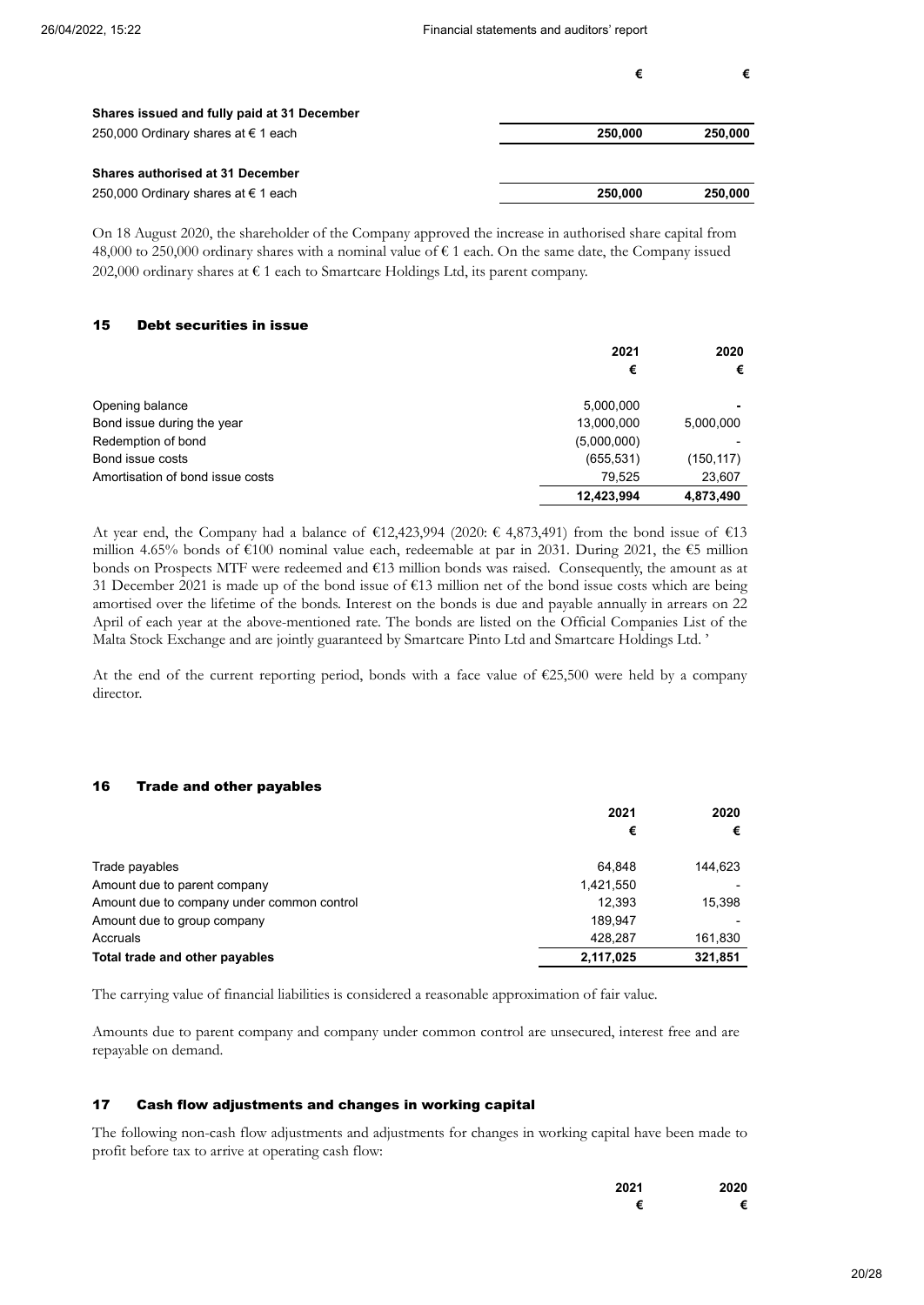| <b>Adjustments:</b>                  |            |                          |
|--------------------------------------|------------|--------------------------|
| Amortisation of bond issue costs     | 55.918     | 15.012                   |
| Impairment loss on financial assets  | 10.873     | 2.546                    |
| Dividends from subsidiary            | 358,960)   | $\overline{\phantom{0}}$ |
| Interest on debt securities in issue | 471.749    | 250,000                  |
| Interest income on loans receivable  | (298, 277) | (384,000)                |
|                                      | 118,697)   | (116, 442)               |
| Net changes in working capital:      |            |                          |
| Receivables                          | (958,776)  | (448, 762)               |
| Trade and other payables             | 1,511,710  | 136,453                  |
|                                      | 552.934    | (312, 309)               |

#### 18 Related party transactions

Smartcare Finance p.l.c. forms part of the Smartcare Group of Companies.

The Company's parent company is Smartcare Holdings Ltd. The ultimate beneficial owner of Smartcare Finance p.l.c is Mr Andrew Debattista Segond.

All companies forming part of Smartcare Group of Companies, entities ultimately owned by Andrew Debattista Segond and key management personnel are considered by the director to be related parties.

Unless otherwise stated, none of the transactions incorporates special terms and conditions and no guarantee was given or received. Outstanding balances are usually settled in cash. Amounts due from/to related parties are disclosed in notes 10, 12 and 16, respectively. Directors' fees are disclosed in note 7.

#### 18.1 Transactions with related parties

|                                      | 2021    | 2020    |
|--------------------------------------|---------|---------|
|                                      | €       | €       |
| Interest income from parent company  | 15.600  | 62.400  |
| Interest income from group companies | 282.677 | 321,600 |
| Re-charges from group company        | 21,650  | 21,063  |

#### 19 Risk management objectives and policies

The Company is exposed to various risks in relation to financial instruments. The Company's financial assets and liabilities by category are summarised in note 19.4. The main types of risks are credit risk, liquidity risk and market risk.

The Company's business involves taking on risks in a targeted manner and managing them professionally. The cost functions of the Company's risk management are to identify all key risks for the Company, measure these risks, manage the risk positions and determine capital allocations. Management regularly reviews the policies and systems in place to reflect changes in markets, products and best market practice. The Company's aim is to achieve an appropriate balance between risk and return and minimise potential adverse effects on the Company's financial performance. The Company defines risk as the possibility of losses or profits forgone, which may be caused by internal or external factors.

The most significant risks to which the Company is exposed to are described below.

#### 19.1 Credit risk

Credit risk is the risk that a counterparty fails to discharge an obligation to the Company.

The Company's exposure to credit risk is limited to the carrying amount of financial assets recognised at the reporting date, as summarised below:

| <b>Notes</b> | 2021 | 2020 |
|--------------|------|------|
|              | €    |      |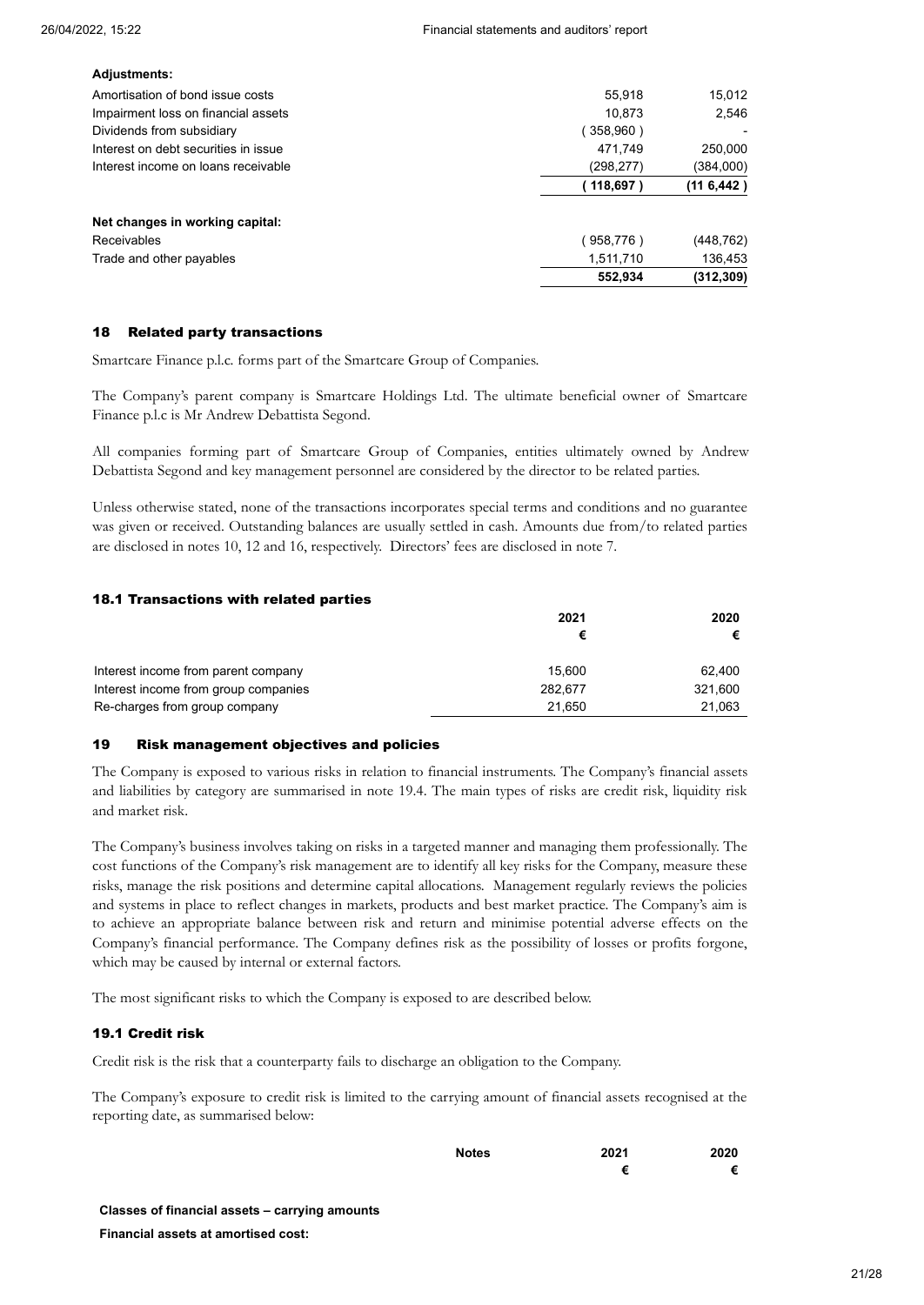| Loans receivable            | 10 | $\overline{\phantom{a}}$ | 4.800.000 |
|-----------------------------|----|--------------------------|-----------|
| Trade and other receivables | 12 | 1.729.819                | 539.418   |
| Cash and cash equivalents   | 13 | 1.381                    | 874       |
|                             |    | 1.731.200                | 5.340.292 |

#### **Credit risk management**

The credit risk is managed based on the Company's credit risk management policies and procedures.

Bank balances at year end are held with a reputable local financial institution. Management considers that expected credit loss on bank balances is not significant.

The Company applies IFRS 9 simplified model of recognising expected credit losses for all receivables as these items do not have significant financing component.

In measuring expected credit losses, the amounts due from related parties have been assessed on a collective basis as they possess shared credit risk characteristics. They have been grouped based on the days past due.

Based on the length of time a receivable is outstanding, the debtor's payment history as well as current and forward-looking information on macroeconomic factors affecting the debtor's ability to pay, management concluded that the credit quality of receivables including those that are past due but not impaired to be good. The Company provided for an expected credit loss on its related party balances amounting to €16,663 (2020: €5,790).

#### 19.2 Liquidity risk

As at 31 December 2021 and 2020, the Company's financial liabilities have contractual maturities (including interest payments where applicable) as summarised below:

|                                      | Current   | Non-current        |            |
|--------------------------------------|-----------|--------------------|------------|
|                                      | within 1  | $2$ to 5           | later than |
|                                      | year      | years              | 5 years    |
| 31 December 2020                     | €         | €                  | €          |
| Debt securities in issue             |           |                    | 5,000,000  |
| Interest on debt securities in issue | 250,000   | 1,000,000          | 847,976    |
| Trade and other payables             | 321,851   |                    |            |
|                                      | 571,851   | 1,000,000          | 5,847,976  |
|                                      | Current   | <b>Non-current</b> |            |
|                                      | within 1  | $2$ to 5           | later than |
|                                      | year      | years              | 5 years    |
| 31 December 2021                     | €         | €                  | €          |
| Debt securities in issue             |           |                    | 13,000,000 |
| Interest on debt securities in issue | 604,500   | 1,813,500          | 3,627,000  |
| Trade and other payables             | 2,117,025 |                    |            |
|                                      | 2,721,525 | 1,813,500          | 16,627,000 |

#### 19.3 Market risk

#### **Foreign currency risk**

The Company transacts business mainly in euro and had no foreign currency denominated financial assets and liabilities at the end of the financial reporting period under review. Consequently, the Company is not exposed to foreign currency risk.

#### **Interest rate risk**

The Company does not have any significant banking or other variable interest-bearing facilities and therefore is not subject to interest rate fluctuations.

#### 19.4 Summary of financial assts and liabilities by category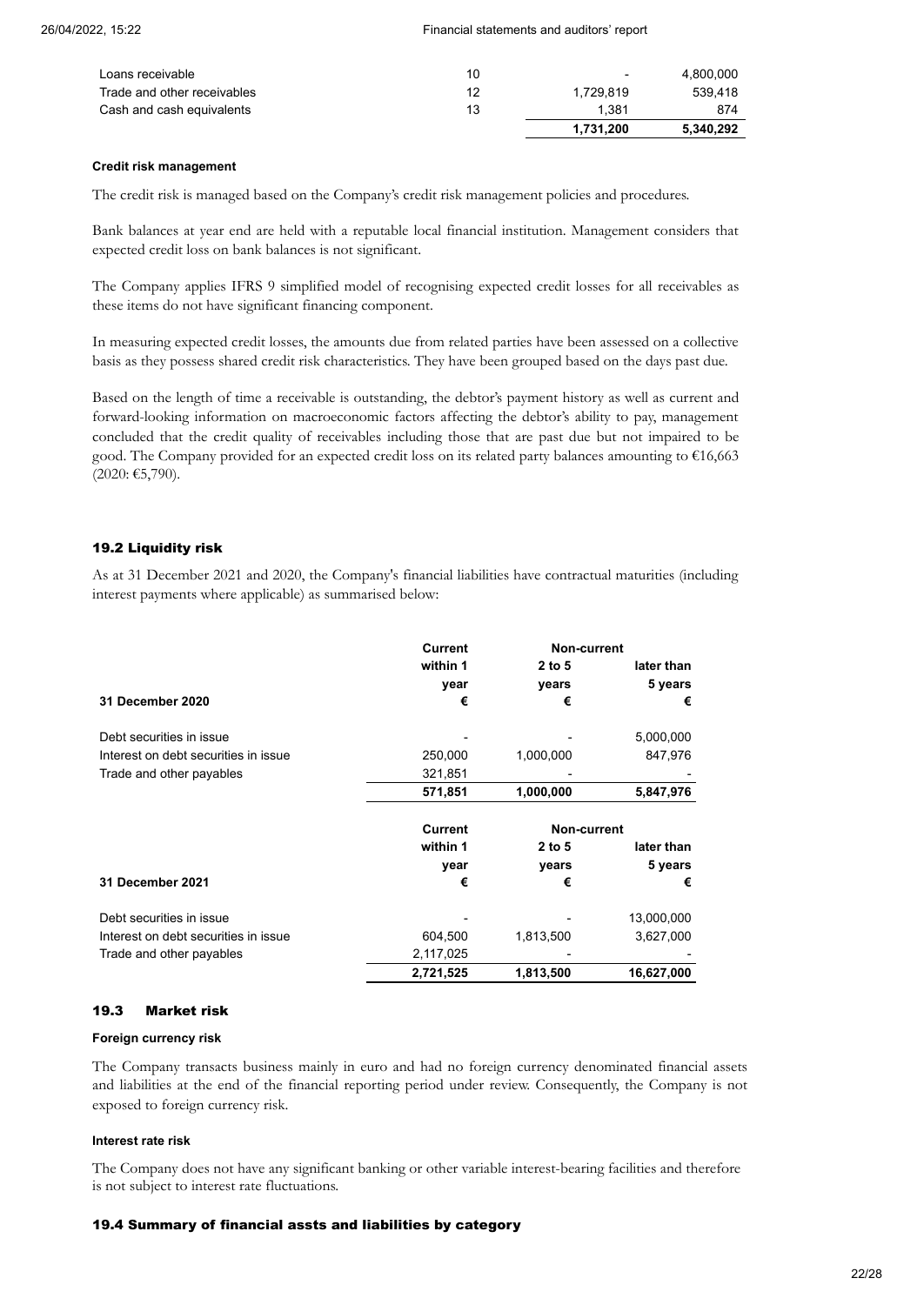The carrying amounts of the Company's financial assets and liabilities are recognised at the end of the reporting periods may also be categorised as follows. See note 4.7 for explanations about how the category of financial instruments affects subsequent measurement.

|                                                       | <b>Notes</b>      | 2021       | 2020<br>€ |
|-------------------------------------------------------|-------------------|------------|-----------|
|                                                       |                   | €          |           |
| <b>Non-current assets</b>                             |                   |            |           |
| Financial assets at amortised cost:                   |                   |            |           |
| Loans receivable                                      | 10                |            | 4,800,000 |
| <b>Current assets</b>                                 |                   |            |           |
| Financial assets at amortised cost:                   |                   |            |           |
| - Trade and other receivables                         | $12 \overline{ }$ | 1,729,819  | 539,418   |
| Cash and cash equivalents<br>$\overline{\phantom{a}}$ | 13                | 1,381      | 874       |
|                                                       |                   | 1,731,200  | 540,292   |
| <b>Non-current liabilities</b>                        |                   |            |           |
| Financial liabilities at amortised cost:              |                   |            |           |
| Debt securities in issue                              | 15                | 12,423,994 | 4,873,490 |
| <b>Current liabilities</b>                            |                   |            |           |
| Financial liabilities at amortised cost:              |                   |            |           |
| - Trade and other payables                            | 16                | 2,117,025  | 321,851   |

#### 20 Capital management policies and procedures

The Company's objectives when managing capital, which is a broader concept than the 'equity' on the statement of financial position, are:

- to safeguard the Company's ability to continue as going concern so that it can continue to provide returns for shareholders and benefits to other stakeholders; and
- to maintain a strong capital base to support the development of its business.

Accordingly, the purpose of the Company's capital management is essentially that of ensuring efficient use of capital taking cognisance of the Company's risk appetite and profile as well as its objectives for business development.

#### 21 Post-reporting date events

No adjusting or significant non-adjusting events have occurred between the end of the reporting period and the date of authorisation.

### <span id="page-22-0"></span>**Independent auditor's report**

To the shareholders of Smartcare Finance p.l.c.

#### **Report on the audit of the financial statements**

Opinion

We have audited the financial statements of Smartcare Finance p.l.c. which comprise the statement of financial position as at 31 December 2021, and the income statement, statement of changes in equity and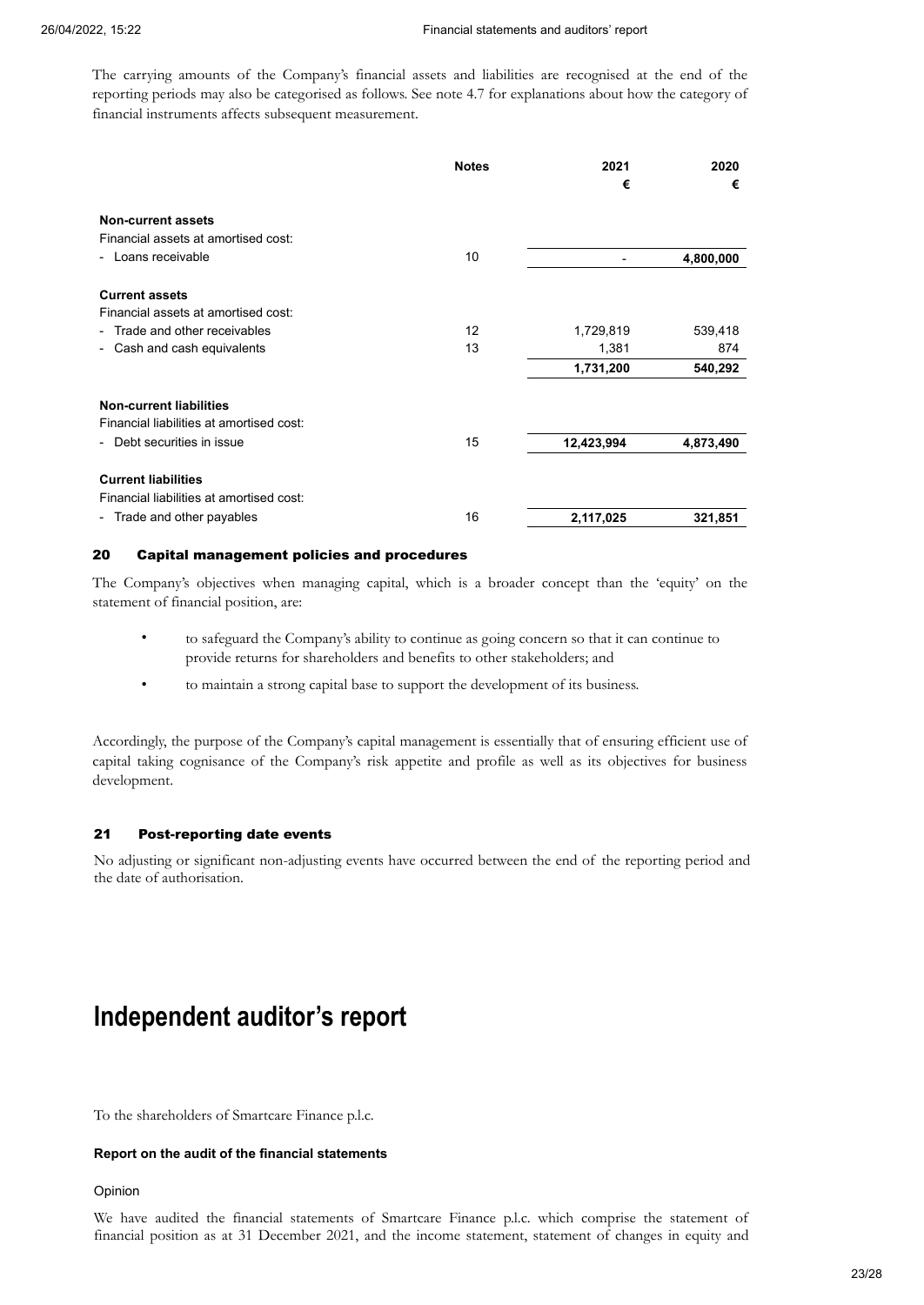statement of cash flows for the year then ended, and notes to the financial statements, including a summary of significant accounting policies.

In our opinion, the accompanying financial statements give a true and fair view of the financial position of the Company as at 31 December 2021, and of its financial performance and its cash flows for the year then ended in accordance with International Financial Reporting Standards (IFRSs) as adopted by the European Union (EU), and have been properly prepared in accordance with the requirements of the Companies Act, Cap. 386 (the "Act").

#### Basis for opinion

We conducted our audit in accordance with International Standards on Auditing (ISAs). Our responsibilities under those standards are further described in the Auditor's Responsibilities for the Audit of the Financial Statements section of our report. We are independent of the Company in accordance with the International Ethics Standards Board for Accountants' Code of Ethics for Professional Accountants (IESBA Code) together with the ethical requirements of the Accountancy Profession (Code of Ethics for Warrant Holders) Directive issued in terms of the Accountancy Profession Act, Cap. 281 that are relevant to our audit of the financial statements in Malta. We have fulfilled our other ethical responsibilities in accordance with these requirements. We believe that the audit evidence we have obtained is sufficient and appropriate to provide a basis for our opinion. In conducting our audit, we have remained independent of the Company have not provided any of the non-audit services prohibited by article 18A of the Accountancy Profession Act, Cap. 281. Total remuneration payable to the Company's auditors in respect of the audit of the Company's financial statements amounted to €6,100.

#### Key audit matters

Key audit matters are those matters that, in our professional judgement, were of most significance in our audit of the financial statements of the current period and include the most significant assessed risks of material misstatement (whether or not due to fraud) that we identified. These matters were addressed in the context of our audit of the financial statements as a whole, and in forming our opinion thereon, and we do not provide a separate opinion on these matters.

#### Financial assets at amortised cost

#### *Key audit matter*

The Company acts as the main finance vehicle of the Smartcare Group. Financial assets at amortised cost, are comprised of loans due to related parties.

#### *How the key audit matter was addressed in our audit*

Financial assets at amortised cost were checked and confirmed with the financial information of the respective related parties and related agreements. We also checked the financial situation of the related parties to ensure that there are no recoverability issues.

#### Debt securities in issue

#### *Key audit matter*

The Company's main liability is with respect to the payment of interest and repayment of debt securities in issue.

#### *How the key audit matter was addressed in our audit*

We ensured that the debt securities issued during the year were used according to the terms of the Prospectus. We also ensured that that capitalisation of bond issue costs and amortisation of debt securities in issue was in accordance with the Company's accounting policies. We also considered the Company's liquidity risk, to ensure that the Company can meet these obligations as they fall due.

#### Other information

The directors are responsible for the other information. The other information comprises the Directors' report which we obtained prior to the date of this auditor's report, but does not include the financial statements and our auditor's report thereon.

Our opinion on the financial statements does not cover the other information.

In connection with our audit of the financial statements, our responsibility is to read the other information and, in doing so, consider whether the other information is materially inconsistent with the financial statements or our knowledge obtained in the audit or otherwise appears to be materially misstated.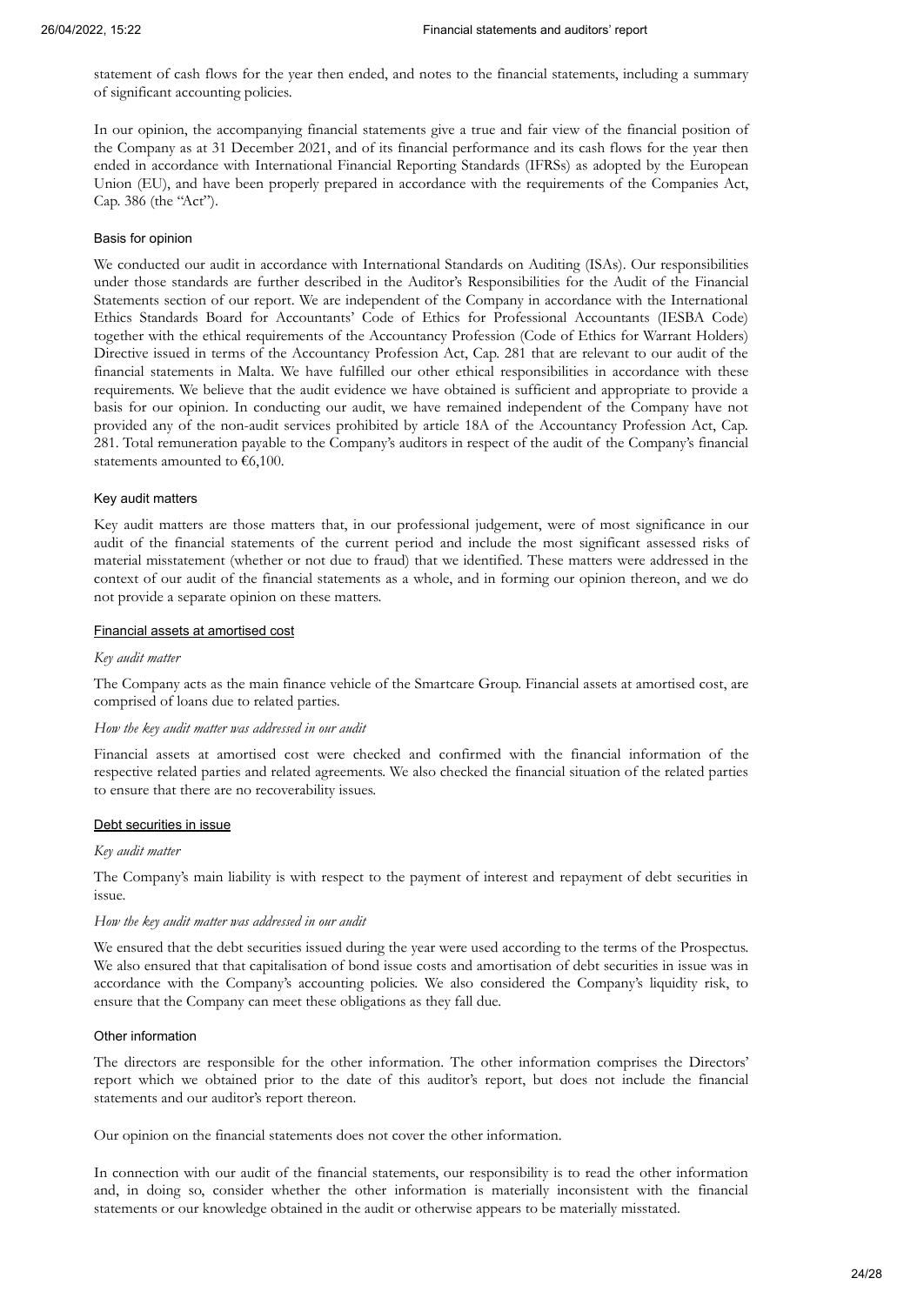With respect to the directors' report, we also considered whether the directors' report includes the disclosures required by Article 177 of the Act.

Based on the work we have performed, in our opinion:

- the information given in the directors' report for the financial year for which the financial statements are prepared is consistent with the financial statements; and
- the directors' report has been prepared in accordance with the Act.

In addition, in light of the knowledge and understanding of the Company and its environment obtained in the course of the audit, we are required to report if we have identified material misstatements in the directors' report and other information that we obtained prior to the date of this auditor's report. We have nothing to report in this regard.

#### Responsibilities of those charged with governance for the financial statements

The directors are responsible for the preparation of financial statements that give a true and fair view in accordance with IFRS as adopted by the EU and are properly prepared in accordance with the provisions of the Act, and for such internal control as the directors determine is necessary to enable the preparation of financial statements that are free from material misstatement, whether due to fraud or error.

In preparing the financial statements, the directors are responsible for assessing the Company's ability to continue as a going concern, disclosing, as applicable, matters relating to going concern and using the going concern basis of accounting unless the directors either intend to liquidate the Company or to cease operations, or have no realistic alternative but to do so.

The directors are responsible for overseeing the Company's financial reporting process.

#### Auditor's responsibilities for the audit of the financial statements

Our objectives are to obtain reasonable assurance about whether the financial statements as a whole are free from material misstatement, whether due to fraud or error, and to issue an auditor's report that includes our opinion. Reasonable assurance is a high level of assurance, but is not a guarantee that an audit conducted in accordance with ISAs will always detect a material misstatement when it exists. Misstatements can arise from fraud or error and are considered material if, individually or in the aggregate, they could reasonably be expected to influence the economic decisions of users taken on the basis of these financial statements.

In terms of article 179A(4) of the Act, the scope of our audit does not include assurance on the future viability if the audited entity or on the efficiency or effectiveness with which the directors have conducted or will conduct the affairs of the entity.

As part of an audit in accordance with the ISAs, we exercise professional judgement and maintain professional scepticism throughout the audit. We also:

- Identify and assess the risks of material misstatement of the financial statements, whether due to fraud or error, design and perform audit procedures responsive to those risks, and obtain audit evidence that is sufficient and appropriate to provide a basis for our opinion. The risk of not detecting a material misstatement resulting from fraud is higher than for one resulting from error, as fraud may involve collusion, forgery, intentional omissions, misrepresentations, or the override of internal control.
- Obtain an understanding of internal control relevant to the audit in order to design audit procedures that are appropriate in the circumstances, but not for the purpose of expressing an opinion on the effectiveness of the Company's internal control.
- Evaluate the appropriateness of accounting policies used and the reasonableness of accounting estimates and related disclosures made by management.
- Conclude on the appropriateness of management's use of the going concern basis of accounting and, based on the audit evidence obtained, whether a material uncertainty exists related to events or conditions that may cast significant doubt on the Company's ability to continue as a going concern. If we conclude that a material uncertainty exists, we are required to draw attention in our auditor's report to the related disclosures in the financial statements or, if such disclosures are inadequate, to modify our opinion. Our conclusions are based on the audit evidence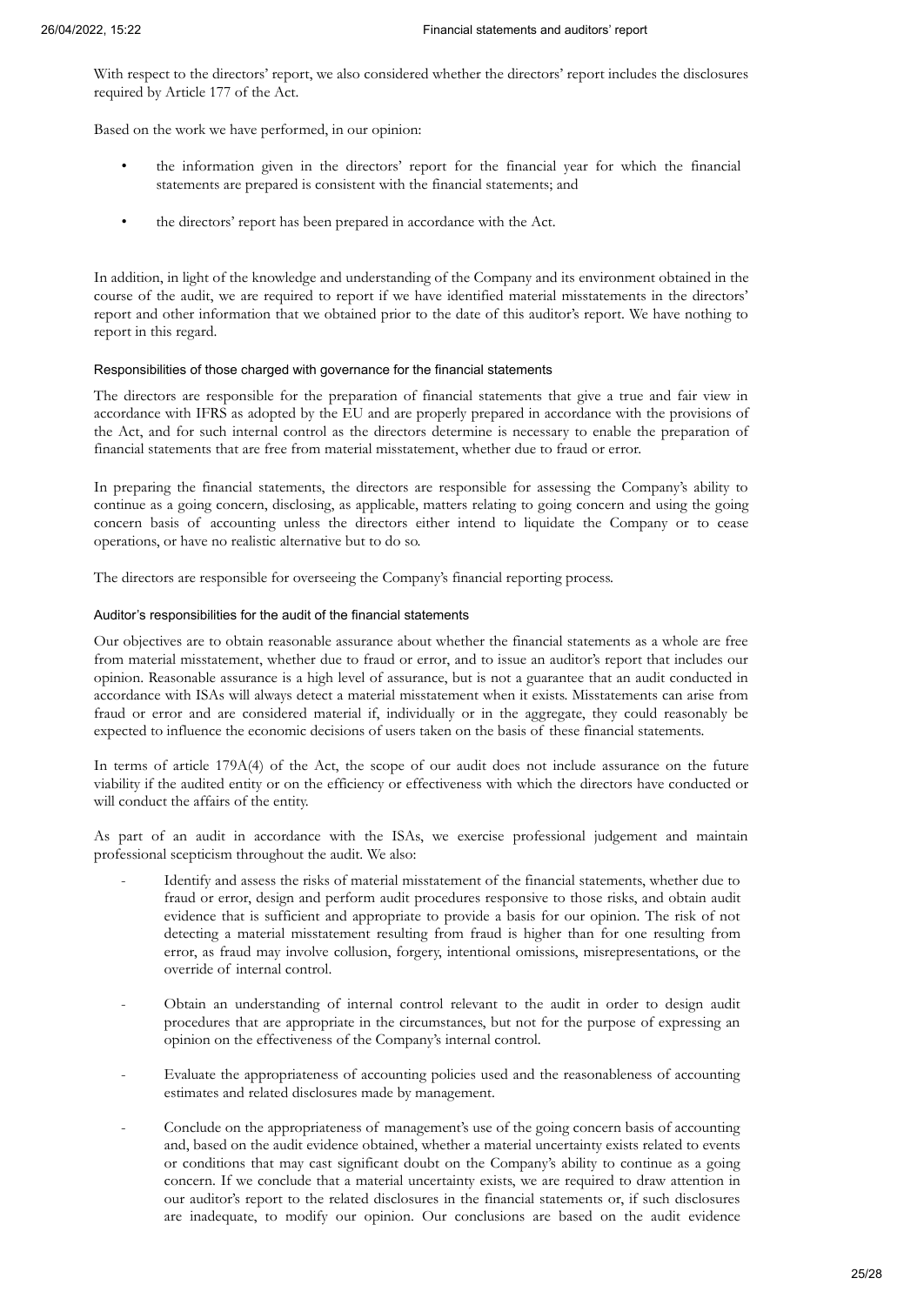- obtained up to the date of our auditor's report. However, future events or conditions may cause the Company to cease to continue as a going concern.
- Evaluate the overall presentation, structure and content of the financial statements, including the disclosures, and whether the financial statements represent the underlying transactions and events in a manner that achieves fair presentation.

We communicate with those charged with governance regarding, among other matters, the planned scope and timing of the audit and significant audit findings, including any significant deficiencies in internal control that we identify during our audit.

We also provide those charged with governance with a statement that we have complied with the relevant ethical requirements regarding independence, and to communicate with them all relationships and other matters that may reasonably be thought to bear on our independence, and where applicable, related safeguards.

From the matters communicated with those charged with governance, we determine those matters that were of most significance in the audit of the financial statements of the current period and are therefore the key audit matters. We describe these matters in our auditor's report unless law or regulation precludes public disclosure about the matter or when, in extremely rare circumstances, we determine that a matter should not be communicated in our report because the adverse consequences of doing so would reasonably be expected to outweigh the public interest benefit of such communication.

#### **Report on other legal and regulatory requirements**

#### *Report on compliance with the requirements of the European Single Electronic Format Regulatory Technical Standard (the "ESEF RTS"), by reference to Capital Markets Rule 5.55.6*

We have undertaken a reasonable assurance engagement in accordance with the requirements of Directive 6 issued by the Accountancy Board in terms of the Accountancy Profession Act (Cap. 281) - the Accountancy Profession (European Single Electronic Format) Assurance Directive (the "ESEF Directive 6") on the Report and Financial Statements of Smartcare Finance p.l.c. for the year ended 31 December 2021, entirely prepared in a single electronic reporting format.

#### Responsibilities of the directors

The directors are responsible for the preparation of the Report and Financial Statements and the relevant mark-up requirements therein, by reference to Capital Markets Rule 5.56A, in accordance with the requirements of the ESEF RTS.

#### Our responsibilities

Our responsibility is to obtain reasonable assurance about whether the Report and Financial Statements, complies in all material respects with the ESEF RTS based on the evidence we have obtained. We conducted our reasonable assurance engagement in accordance with the requirements of ESEF Directive 6.

#### Our procedures included:

- Obtaining an understanding of the entity's financial reporting process, including the preparation of the Report and Financial Statements, in accordance with the requirements of the ESEF RTS.
- Obtaining the Report and Financial Statements and performing validations to determine whether the Report and Financial Statements have been prepared in accordance with the requirements of the technical specifications of the ESEF RTS.
- We believe that the evidence we have obtained is sufficient and appropriate to provide a basis for our opinion.

#### Opinion

In our opinion, the Report and Financial Statements for the year ended 31 December 2021 has been prepared, in all material respects, in accordance with the requirements of the ESEF RTS.

#### *Report on the statement of compliance with the Principles of Good Corporate Governance*

The Capital Markets Rules issued by the Malta Financial Services Authority require the directors to prepare and include in their Annual Report a corporate governance statement providing an explanation of the extent